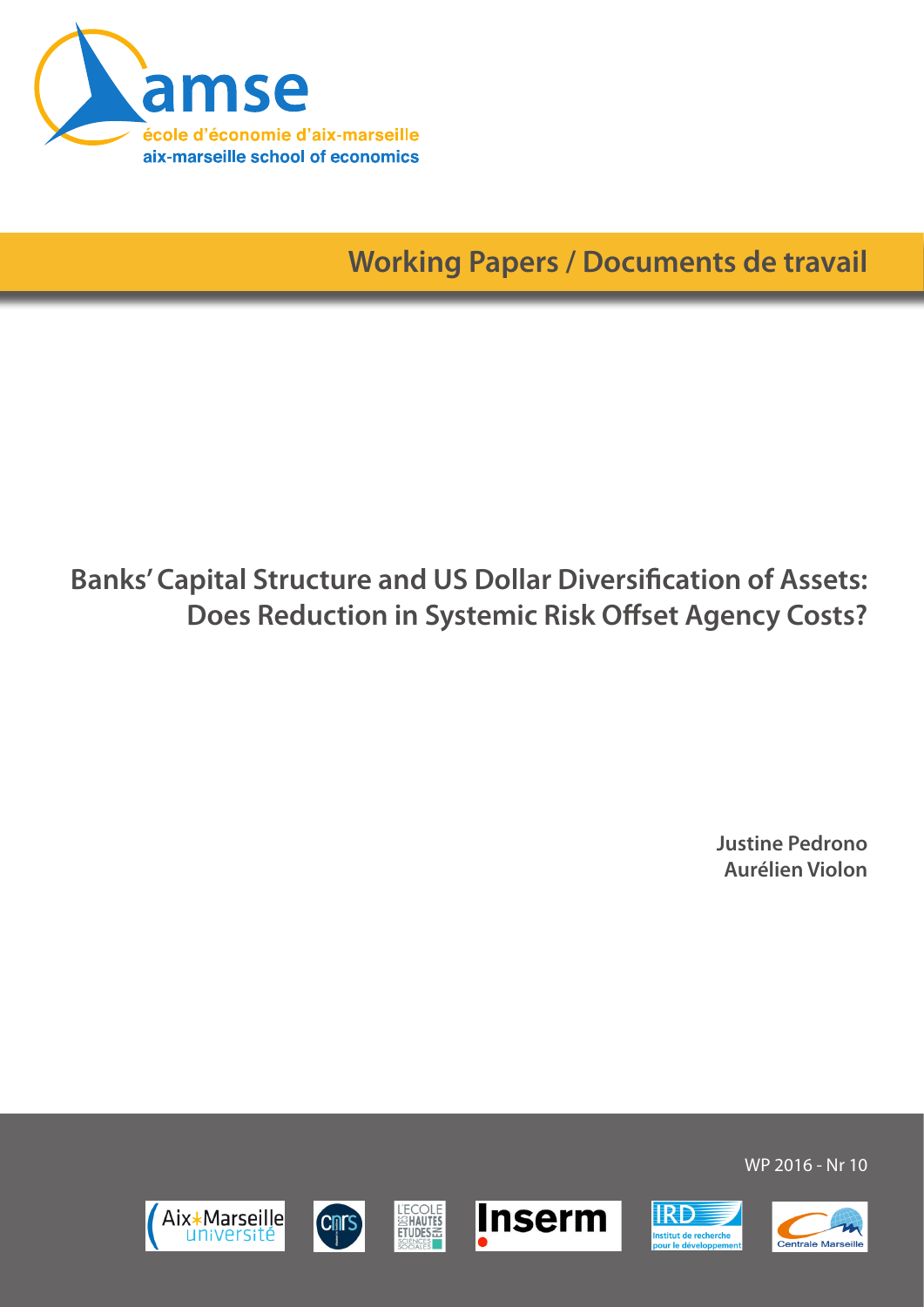## <span id="page-1-0"></span>Banks' Capital Structure and US dollar Diversification of Assets:

## Does reduction in systemic risk offset agency costs?

Justine Pedrono<sup>\*</sup>, and Aurélien Violon<sup>†</sup>

January 28, 2016

#### Work in progress<sup>1</sup>

#### ABSTRACT:

Multinational Corporation (MNCs) should gain advantage from international diversification by lowering their systemic risk and reducing their bankruptcy cost. Hence, internationalization should induce larger leverage. However, it may imply additional agency costs due to wider informal gaps and higher cost of investigation induced by the multiplication of markets. To examine how currency diversification of asset may change the bank's systemic risk, we provide a theoretical framework based on relative CAPM by introducing explicitly the exchange rate risk. Due to exchange rate dynamics asset diversification may reduce systemic risk even through the two assets are perfectly correlated.

Using innovative micro data on credit institutions located in France between 1999 and 2014 we expand our analysis to the net effect of US dollar diversification of assets. Contrary to past studies, this measure of financial internationalization take into consideration the exchange rate risk. Although our results highlight the two opposite effects of diversification, they posit the importance of international agency costs in the capital structure decision.

JEL classification: F3, F4, G15

Keywords: bank, capital structure, leverage, currency, diversification, internationalization.

<sup>∗</sup>Aix-Marseille University (AMSE), CNRS & EHESS ;email[:justine.pedrono@univ-amu.fr](mailto:justine.pedrono@univ-amu.fr)

<sup>†</sup>Banque de France - ACPR ; email [aurelien.violon@acpr.banque-france.fr](mailto:Aurelien.VIOLON@acpr.banque-france.fr)

<sup>1</sup>DRAFT PAPER: Please do not cite or circulate without the author's permission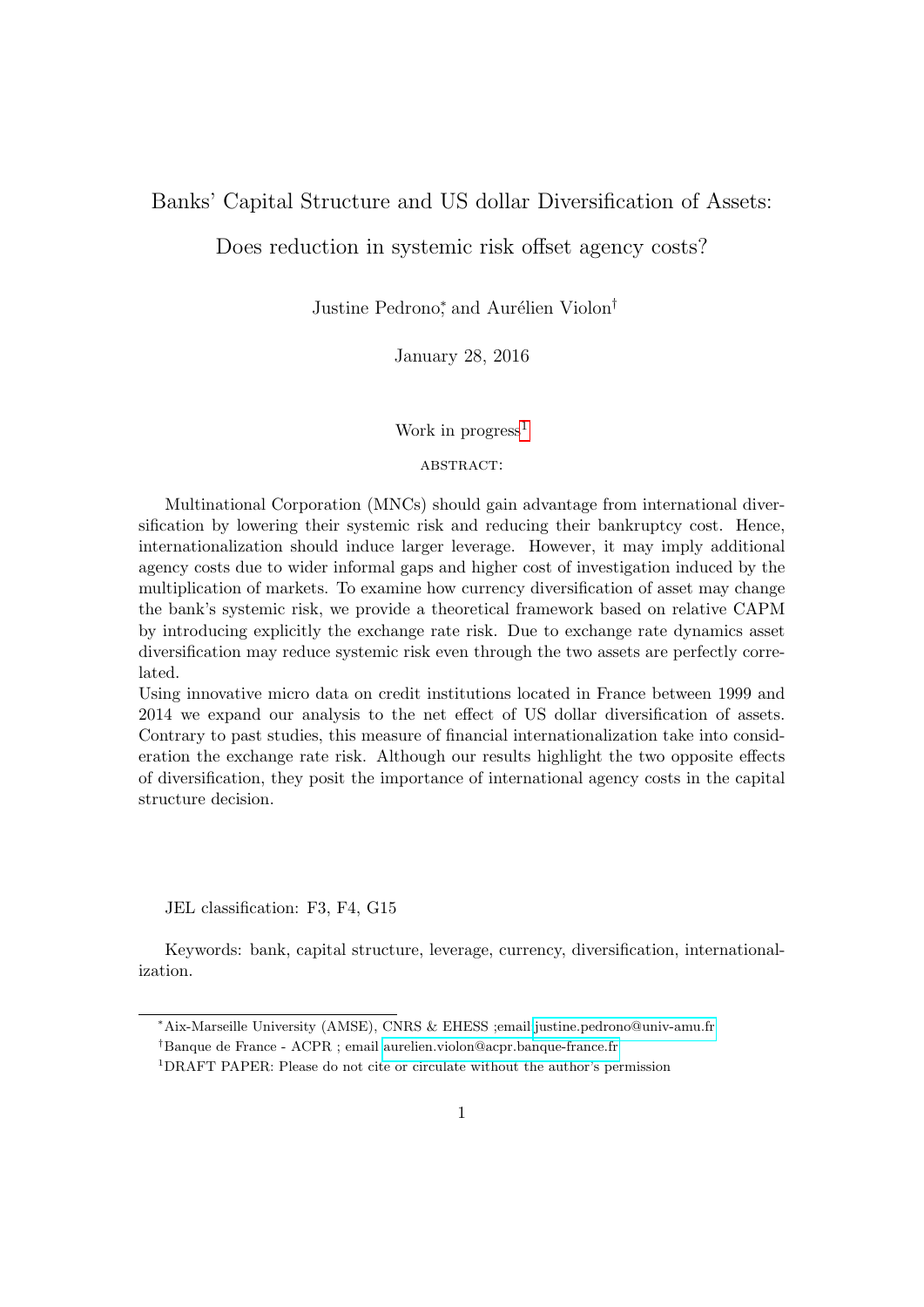# 1 Introduction

The last financial crisis has highlighted the international implication of European global banks in the US financial markets. Following [Borio and Disyatat](#page-17-0) [\[2011\]](#page-17-0), [Baba et al.](#page-17-1) [\[2009\]](#page-17-1), [McGuire and Von Peter](#page-18-0) [\[2012\]](#page-18-0), European banks were largely involved in US money markets by using their local subsidiaries as sources of funding. Considering this international development, European banks are supposed to have a currency diversification of both their assets and their liabilities. Focusing on credit institutions located in France, we observe a large increase of euro denomination between 1999 and 2008 mainly due to the euro area enlargement. However, currency diversification measuring by the share of assets or liabilities in foreign currency includes a significant part of the banks' balance sheet between 1999 and 2014 with an average of 0.23 over the period.

In addition to the well known determinants of the capital structure,<sup>[2](#page-1-0)</sup> internationalization induces an enlarge framework of activities which might change the capital structure decision. As posited by [Burgman](#page-17-2) [\[1996\]](#page-17-2), [Shapiro](#page-18-1) [\[2013\]](#page-18-1), the Multinational Corporation (MNCs) should gain advantage from a diversification by lowering their risks. MNCs should observe lower volatility of earnings and hence lower probability of bankruptcy. Following the trade-off theory from [Kraus and Litzenberger](#page-18-2) [\[1973\]](#page-18-2), the decline in bankruptcy cost would induce larger leverage. However, internationalization also implies additional agency costs such as wider informal gaps and higher cost of investigation due to the multiplication of markets.

Although [Fatami](#page-17-3) [\[1984\]](#page-17-3), [Shaked](#page-18-3) [\[1986\]](#page-18-3) find that MNCs have a lower systemic risk than Domestic Corporations (DCs), a significant part of the empirical literature [\[Burgman](#page-17-2) [\[1996\]](#page-17-2), [Reeb et al.](#page-18-4) [\[1998\]](#page-18-4), [Kwok and Reeb](#page-18-5) [\[2000\]](#page-18-5)] concludes to a negative relationship

<sup>2</sup>[Frank and Goyal](#page-17-4) [\[2008\]](#page-17-4) provide a review of the literature of good quality including trade-off and pecking theories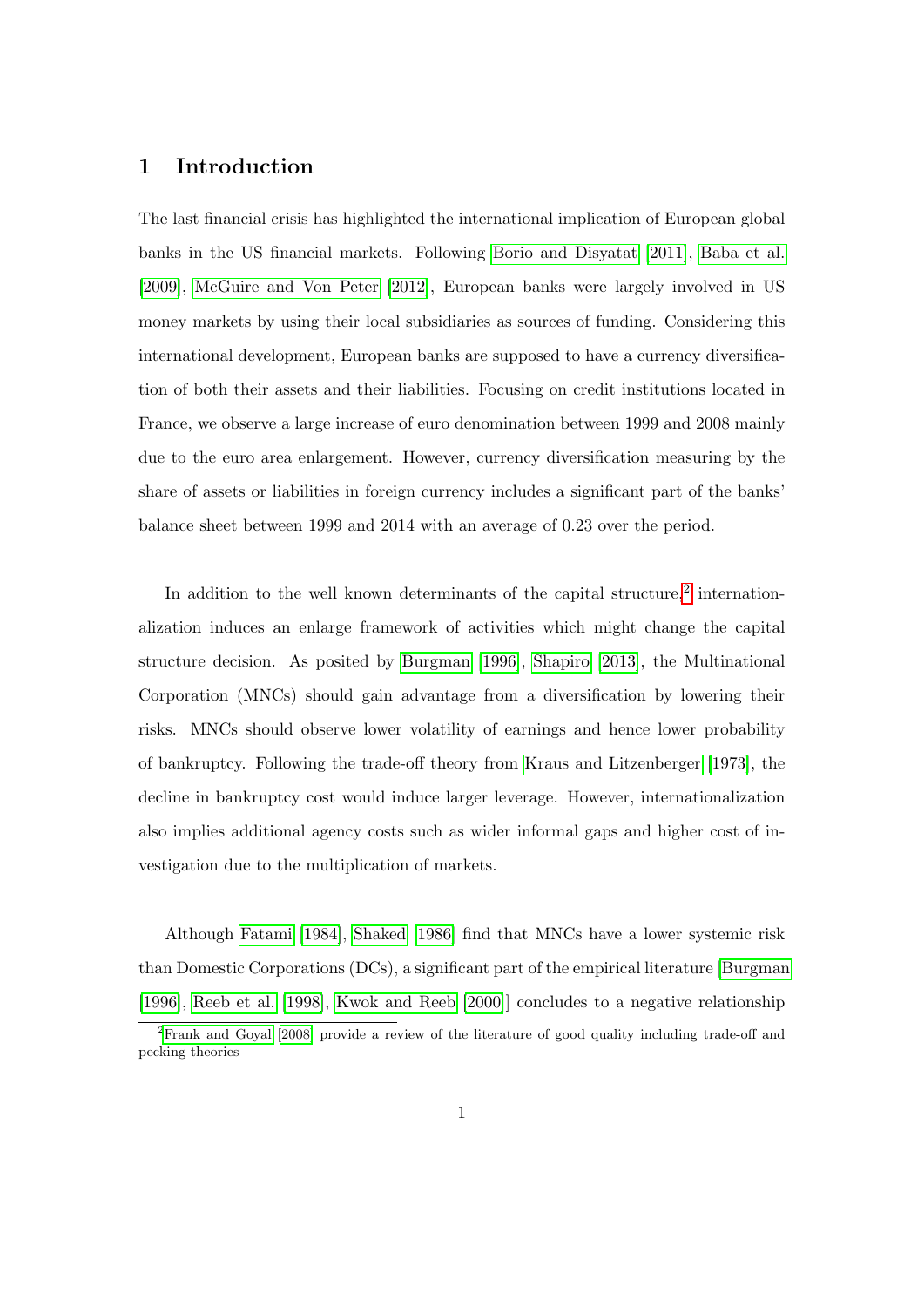between MNCs' internationalization and MNCs' leverage. These conclusions suggest the domination of agency costs in the net effect of internationalization.

Past empirical studies including [Burgman](#page-17-2) [\[1996\]](#page-17-2), [Chen et al.](#page-17-5) [\[1997\]](#page-17-5), [Griffin and](#page-17-6) [Karolyi](#page-17-6) [\[1998\]](#page-17-6), [Singh and Nejadmalayeri](#page-18-6) [\[2004\]](#page-18-6), [Akhtar](#page-17-7) [\[2005\]](#page-17-7) proxy international diversification dimension by focusing on the foreign sales ratio. Supposing that having external activities does not necessarily imply different currencies, these analyses do not take into account the potential exchange rate channel. Including currency diversification would take into consideration this dimension.

Thus, the purpose of this paper is to investigate the effect of total asset's US dollar diversification on capital structure. We use innovative micro data on credit institutions located in French between 1999 and 2014. Accessing to this kind of data gives us all information on the currency breakdown of each bank's balance sheet.

This paper implies two main contributions. First, it provides a theoretical framework which completes works from [Reeb et al.](#page-18-4) [\[1998\]](#page-18-4), [Kwok and Reeb](#page-18-5) [\[2000\]](#page-18-5) by introducing the exchange rate risk in the definition of the systemic risk. As our interest is on the global capital decision of banks, our focus is on consolidated leverage. It implies a conversion of foreign asset in domestic currency. By introducing the conversion of asset in foreign currency, the definition of systemic risk through the Capital Asset Pricing Model (CAPM) specifies the effect of exchange rate in systemic risks. Second, it fills the gap in the current empirical literature which does not include currency diversification in the determinants of the leverage. To our knowledge this paper is the first attempt to link empirically currency diversification with capital structure decision at a micro level.

Our results suggest a negative relationship between US dollar diversification of as-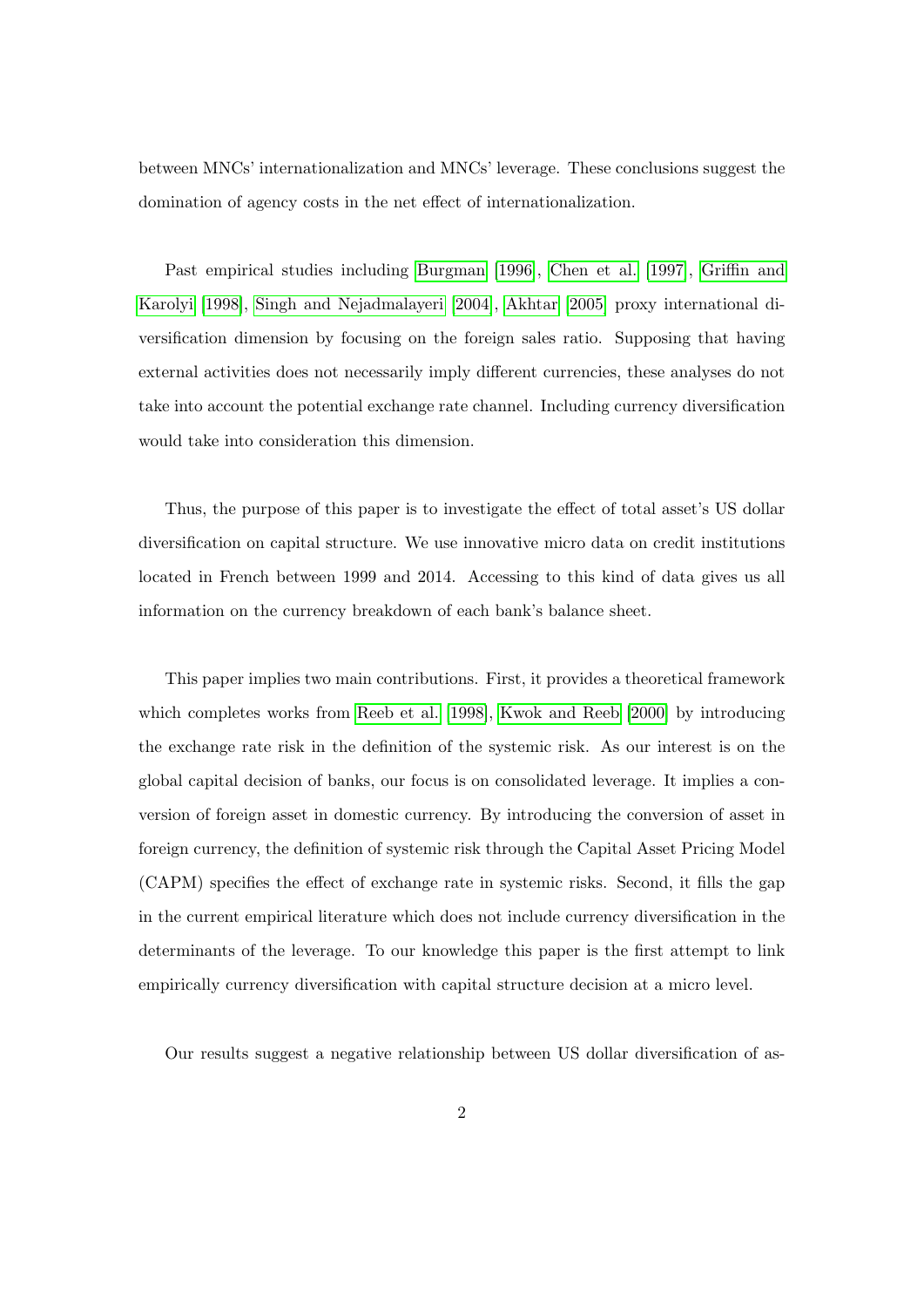sets and leverage especially for investment banks. By focusing on diversification relative resident counterpart, our results highlight the importance of agency costs and the two opposite effects of currency diversification. Interestingly, the crisis may increase the net effect of diversification. Finally, the introduction of banks fixed effects confirm conclusions from [Lemmon et al.](#page-18-7) [\[2008\]](#page-18-7) even though diversification stay negative and significant.

The remainder of the paper is organized as follows. Section 2 develops theoretical framework based on the CAPM. Section 3 describes the data set and provides details on the sample selection. Section 4 explain our empirical approach. Finally, empirical results are given in section 5.

# 2 Theoretical Framework

### 2.1 Definition of Assets and Exchange rate:

Note C the domestic asset. Returns of domestic assets are expressed through Stochastic Differential Equation (SDE) such as:

$$
\frac{dC}{C} = r_C dt + \sigma_C dZ_C \tag{1}
$$

$$
\frac{E(dC/C)}{dt} = r_C \qquad \frac{\text{Var}(dC/C)}{dt} = \sigma_C^2 \tag{2}
$$

Where  $dZ_C \sim (0, dt)$ .

Note  $C^*$  the foreign asset in foreign currency and S the exchange rate such that  $C^*S$ is the total foreign asset in domestic currency. Using SDE, we can define the following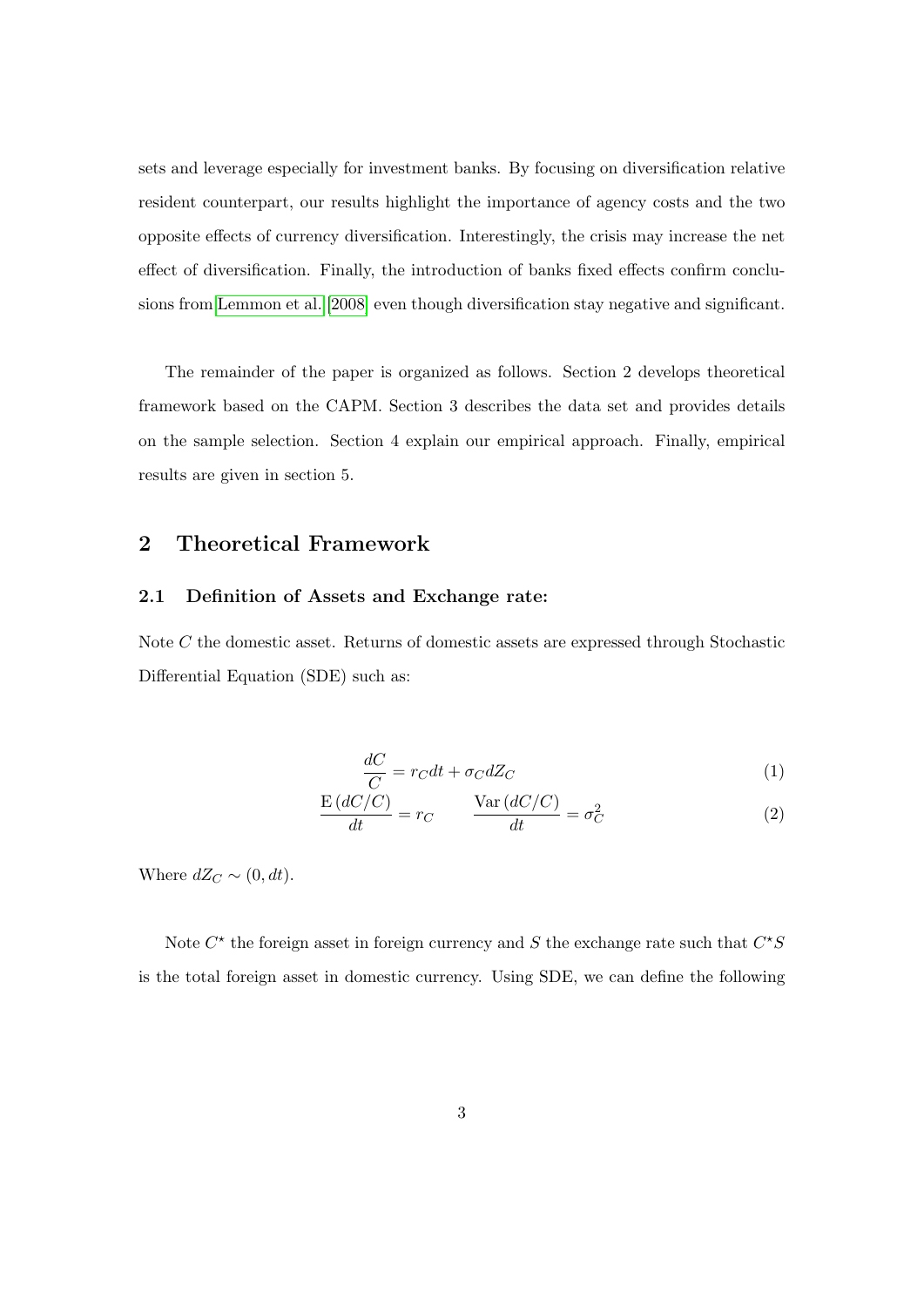components such as:

$$
\frac{dC^{\star}}{C^{\star}} = r_{C^{\star}}dt + \sigma_{C^{\star}}dZ_{C^{\star}} \tag{3}
$$

$$
\frac{E\left(dC^{\star}/C^{\star}\right)}{dt} = r_{C^{\star}} \qquad \frac{\text{Var}\left(dC^{\star}/C^{\star}\right)}{dt} = \sigma_{C^{\star}}^2 \tag{4}
$$

$$
\frac{dS}{S} = \mu dt + \sigma_S dZ_S \tag{5}
$$

$$
\frac{E\left(dS/S\right)}{dt} = \mu \qquad \frac{\text{Var}\left(dS/S\right)}{dt} = \sigma_S^2 \tag{6}
$$

$$
\frac{dC^*S}{C^*S} = (r_{C^*} + \mu)dt + \sigma_{C^*}dZ_{C^*} + \sigma_S dZ_S \tag{7}
$$

$$
\frac{E\left(dC^{\star}S/C^{\star}S\right)}{dt} = r_{C^{\star}} + \mu \qquad \frac{\text{Var}\left(dC^{\star}S/C^{\star}S\right)}{dt} = \sigma_{C^{\star}}^2 + \sigma_S^2 + 2Cov_{S,C^{\star}} \qquad (8)
$$

Where  $dZ_{C^*} \sim (0, dt)$  and  $dZ_S \sim (0, dt)$ .

## 2.2 CAPM:

Following [Shapiro](#page-18-1) [\[2013\]](#page-18-1), a more diversified institution would have less correlated returns with the market and its systemic risk may decrease. To examine how asset diversification may change the systemic risk of the bank, we develop the relative Capital Asset Pricing Model (CAPM) to the domestic asset. It consists of a risk-free interest rate  $r_{f,t}$  plus a risk premium function of a systemic risk  $\beta_{C,C^\star}$  and a market risk  $(r_{C,t} - r_{f,t})$  such as:

$$
r_{i,t} = r_{f,t} + \beta_{C,C^*S}(r_{C,t} - r_{f,t})
$$
\n(9)

Where:

 $r_{i,t}$  = equilibrium expected return for the foreign project *i* relative to the domestic  $r_{f,t}\,$  = rate of return on a risk-free asset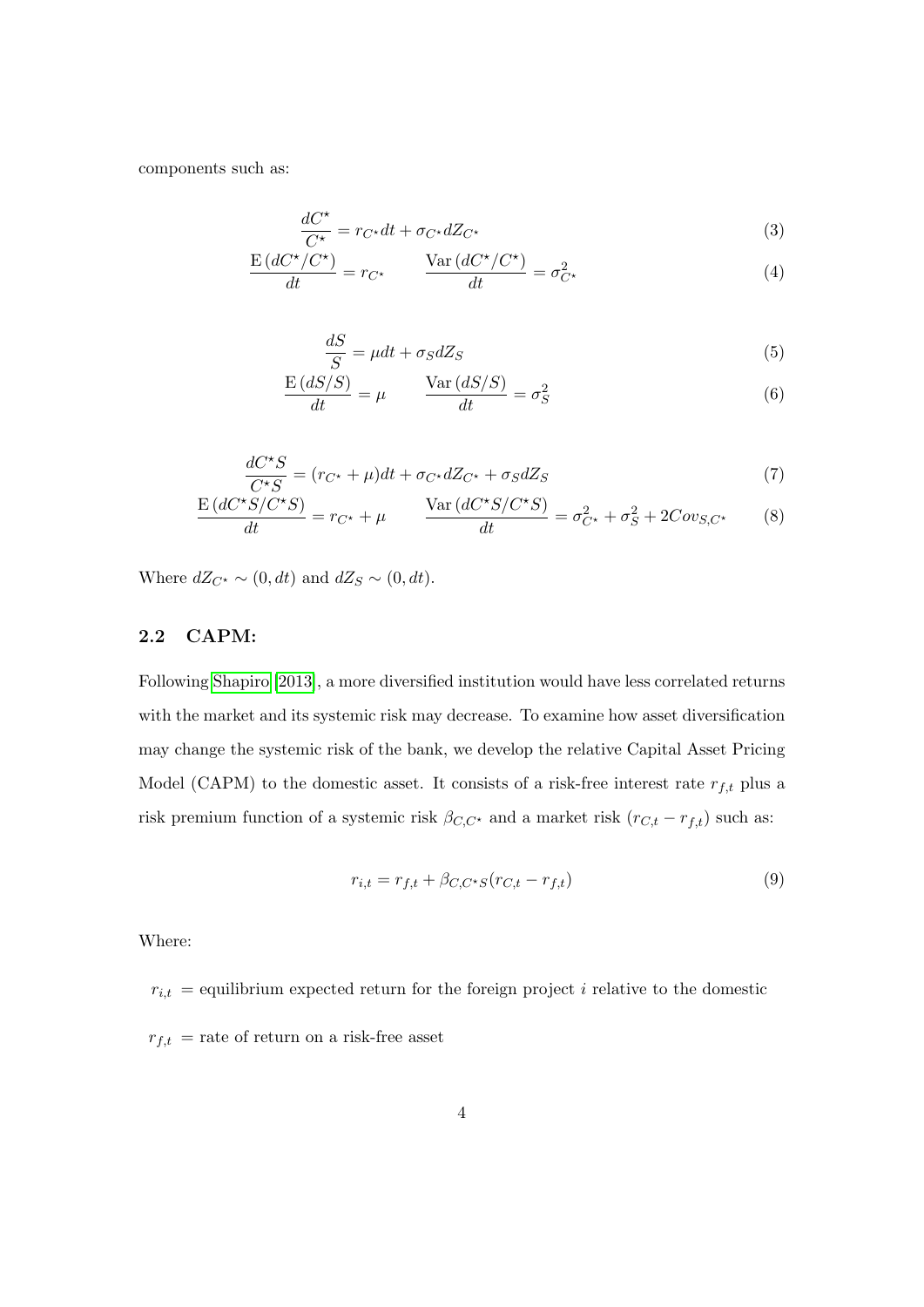$\beta_{C,C^*S}$  = the foreign asset beta when measured relative to the domestic asset

 $r_C$  = the expected return on the domestic asset

 $\beta_{C,C^*S}$  is the systemic risk of the foreign asset relative to the domestic asset. It is a function of standard deviations and of the correlation between the two assets  $\rho_{(C,C^*S)}$ such as:

$$
\frac{\beta_{C,C^{\star}S}}{dt} = \frac{\rho_{(C,C^{\star}S)} \cdot \sigma_{C^{\star}S}}{\sigma_C}
$$
\n(10)

In order to introduce the exchange rate risk in our analysis, we compare the domestic asset with the foreign asset converted in domestic currency. If  $\beta_{C^{\star}S}$  is less than one, then the foreign project which consist of investing in foreign asset in foreign currency implies lower risk. Following the literature on capital structure and internationalization, it should imply higher leverage.

The correlation between the two assets  $\rho_{(C,C^*S)}$  can be developed such as:

$$
\frac{\rho_{(C,C^*S)}}{dt} = \frac{Cov_{C,C^*S}}{\sigma_C \sigma_{C^*S}}
$$
(11)

$$
= \frac{\mathrm{E}\left(\frac{dC}{C}\frac{dC^{\star}S}{C^{\star}S}\right) - \mathrm{E}\left(\frac{dC}{C}\right)\mathrm{E}\left(\frac{dC^{\star}S}{C^{\star}S}\right)}{\sigma_{C}\sigma_{C^{\star}S}}
$$
(12)

$$
=\frac{Cov_{CC^*} + Cov_{CS}}{\sigma_C \ \sigma_{C^*S}}\tag{13}
$$

$$
=\frac{\rho_{CC^*} \sigma_{C^*} + \rho_{CS} \sigma_S}{\sigma_{C^*S}}
$$
(14)

Where  $\rho_{CC^*}$  and  $\rho_{CS}$  are respectively the correlation between the two assets and the correlation between the domestic asset and the exchange rate. Thus, the beta of the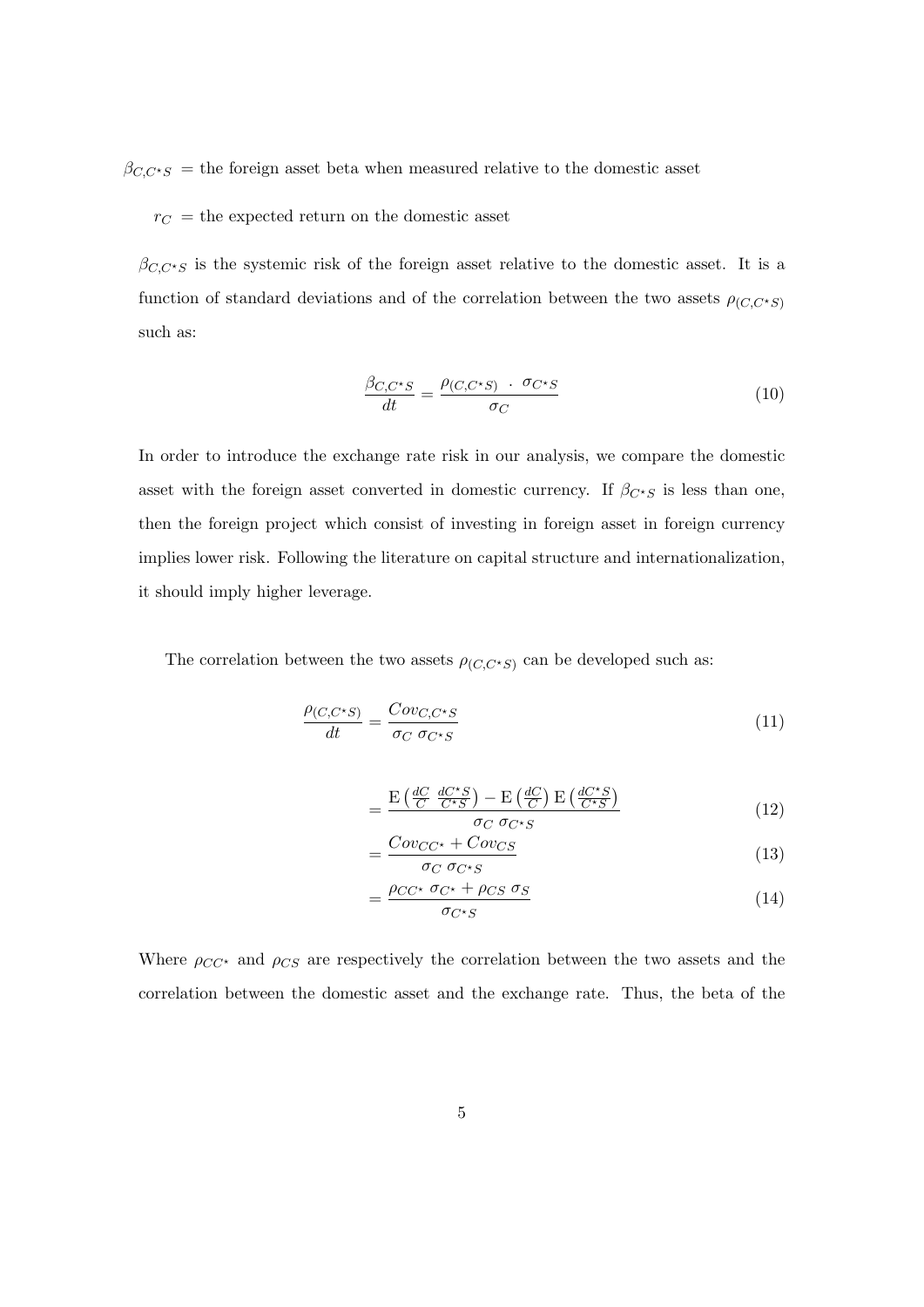foreign asset relative to the domestic one becomes:

$$
\frac{\beta_{C,C^*S}}{dt} = \rho_{CC^*} \frac{\sigma_{C^*}}{\sigma_C} + \rho_{CS}
$$
\n(15)

If  $\sigma_C = \sigma_{C^*}$  and if  $\rho_{CC^*} = 1$ , then a negative correlation between the domestic asset and the exchange rate  $\rho_{CS}$  implies a beta lower than 1. Under these conditions, asset diversification is beneficial. If  $\sigma_C = \sigma_{C^*}$  but  $0 < \rho_{CC^*} < 1$ , then the correlation between the domestic asset and the exchange rate can be positive but it should be lower than  $1 - \rho_{CC^*}$  to be beneficial.

If  $\sigma_C < \sigma_{C^*}$  and if  $\rho_{CC^*} = 1$ , diversification is not beneficial. However, a negative correlation between the domestic asset and the exchange rate  $\rho_{CS}$  would mitigate the increasing volatility. If  $\rho_{CC^*} < 1$ , the diversification can still be beneficial if  $\rho_{CS} < 1 - \rho_{CC^{\star}} \frac{\sigma_{C^{\star}}}{\sigma_{C}}$  $\frac{\sigma_{C^{\star}}}{\sigma_{C}}.$ 

No surprisingly, if  $\sigma_C > \sigma_{C^*}$  then diversification is beneficial even with a positive correlation  $\rho_{CS}$  such that  $\rho_{CS} < 1 - \frac{\sigma_{C^*}}{\sigma_{CS}}$  $\frac{\sigma_{C^{\star}}}{\sigma_{C}}.$ 

As diversified banks should face lower risks, these banks would face lower expected bankruptcy costs. Therefore they have a higher capacity to carry debt in [Modigliani](#page-18-8) [and Merton](#page-18-8) [\[1963\]](#page-18-8) a world.

However, diversification may also induce agency costs such as the covering of foreign financial markets and exchange rate or facing additional information asymmetry. Hence in a future version of this paper we may want to develop a trade-off model to supplement our analysis .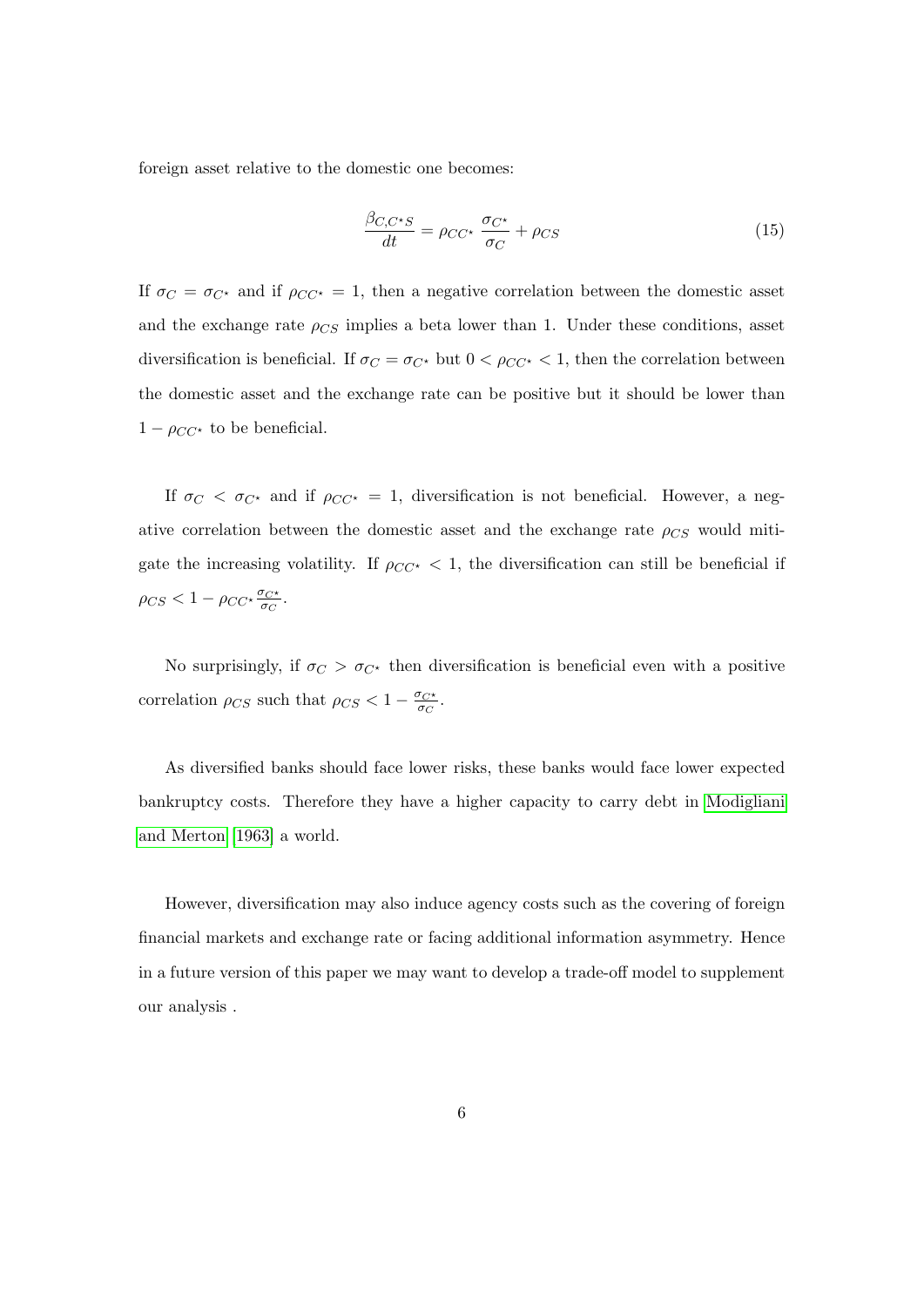## 3 Data set and sample selection

Our sample consists of french and foreign credit institutions located in France. Data are collected by the french banking supervision authority known as the ACPR. Data are on a yearly basis from 1999 to 2014 included. Because of bankruptcies, sample selection and merger acquisitions, our panel is unbalanced.

We implement two sample selections to built sub-samples. First, we keep credit institutions which have a minimum of 5 years occurrence over the period. It brings more stability on our sample. Second, we identify investment banks by following the methodology of [Baglioni et al.](#page-17-8) [\[2013\]](#page-17-8) except that we focus on the type of liabilities the bank uses. Contrary to the United States, banks in France can make both operations under the same entity. There is no distinction between commercial and investment banks. However, the nature of banking activities may change capital structure decision as posited by [Gropp](#page-17-9) [and Heider](#page-17-9) [\[2010\]](#page-17-9), [Kalemli-Ozcan et al.](#page-18-9) [\[2011\]](#page-18-9). In this paper, a credit institution is thus identified as an investment bank if its average ratio of deposit to total debt is lower than the median value of the total sample over the period.

The final data set brings together two types of data. First, we focus on classical accounting data such as total asset, collateral, equity and net income. Those data can be collected at a different level of consolidation depending on the credit institution. For large and international institutions, data are consolidated using the IFRS accounting standards. Smaller parent institutions provide consolidated data and use french accounting standards (FRGAAP). Finally, stand-alone institutions provide unconsolidated data. With years, consolidated data becomes more and more dominant. In 2014, all the data are consolidated. As the three different levels of consolidation may imply different rules and definitions of the balance sheet components, we control for it in our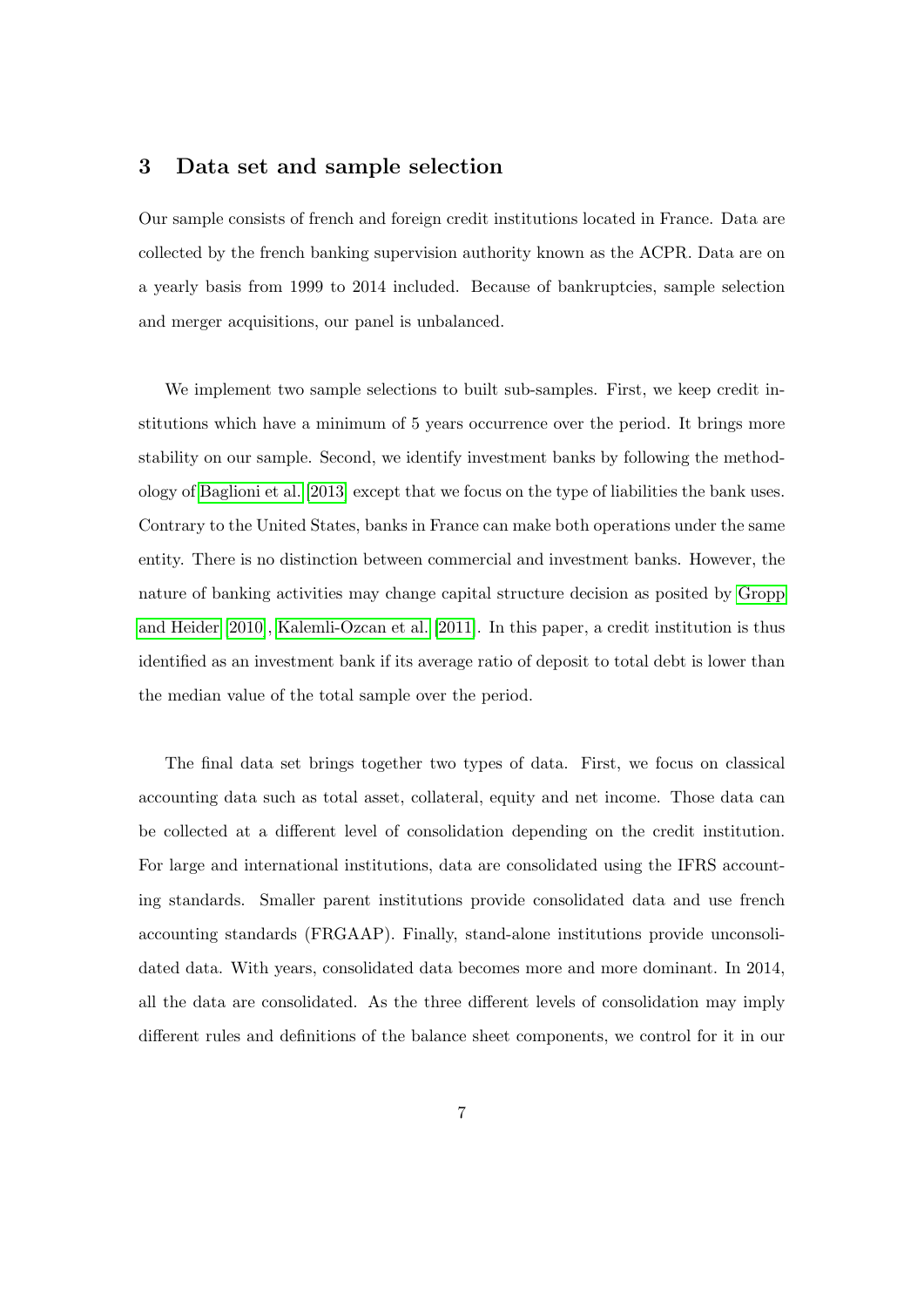analysis.

The second type of data includes foreign currency exposures which breakdown credits and debt securities. These exposures are unconsolidated. As our interest is on the global analysis of banking groups, we need to build a proxy of consolidated diversification. The solution we choose consists in adding up currency exposures of all affiliates in the same banking group. Thereby, currency diversification of a banking group is measured through a ratio of total amount denominated in a given currency relative to the total amount in all currencies.

This measure may have two issues. First, there is a risk of a double counting because of intra-group flows. However, as long as diversification is a ratio, the double counting issue appears in both the numerator and the denominator. It mitigates the risk. Second, unconsolidated data do not include exposures of affiliates abroad. Thus, this measure of currency diversification might underestimate the true degree of diversification of a banking group.

An alternative of this measure of currency diversification consists in keeping the exposures of the head of the group only. However, this alternative shows really thin differences with our measure, except for cooperative banking groups. As cooperative banking groups are more decentralized, we believe that our measure better captures the overall currency diversification of these groups.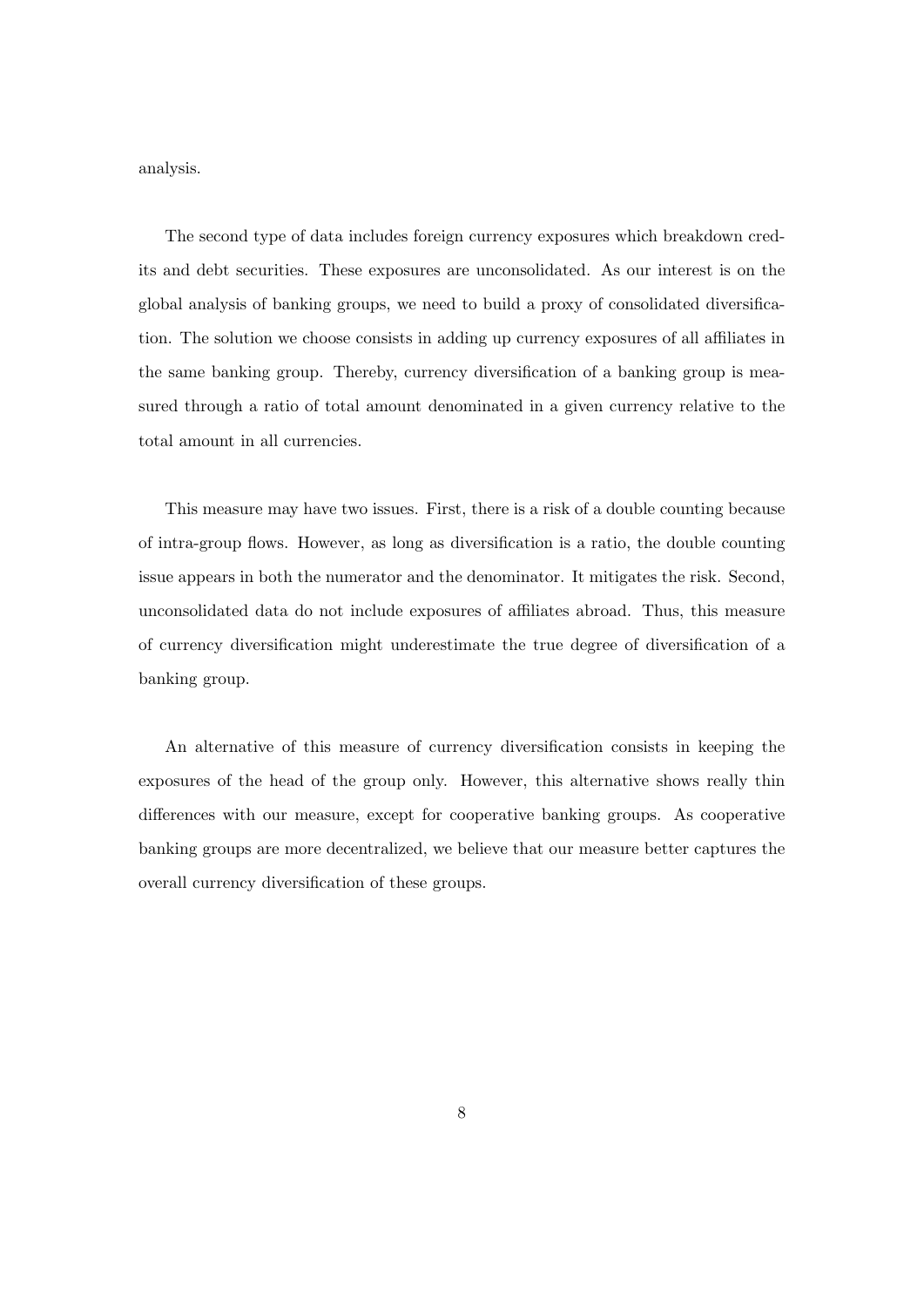# 4 Empirical analysis

## 4.1 Model:

We follow [Gropp and Heider](#page-17-9) [\[2010\]](#page-17-9) approach where all variables are in level and the explanatory variables are lagged. Two main theories feed this approach, the trade-off theory from [Kraus and Litzenberger](#page-18-2) [\[1973\]](#page-18-2) and the pecking order theory from [Myers](#page-18-10) [and Majluf](#page-18-10) [\[1984\]](#page-18-10). All together, they identify four main determinants of the leverage.

The trad-off theory suggests that *Size* affects positively the leverage. Larger institutions benefit from an implicit protection against bankruptcy because of their too big to fail position. There is less risk for creditors and the cost of raising debt decreases. Banks have thereby an incentive to increase their leverage.

Regarding profitability captured by the variable  $Profit$ , the trade-off theory predicts that higher profitability decreases the cost of raising debt because of the good signal sent to creditors. Thus, the relationship should be positive. On the contrary, the peckingorder theory suggests a negative relationship. Institutions with large profits would prefer to use this resource instead of new to debt or additional equity. In fact issuing new debt or increasing equity is quite costly for the bank.

According to the trade-off theory, the collateral measured by the variable Collateral gives a guarantee for the creditors of the institution. Considering that more collateral reduces the cost of debt, banks should have higher leverage.

Following the literature on multinational companies and internationalization<sup>[3](#page-1-0)</sup>, internationalization induces two potential and opposite effects. In one hand, it allows MNCs

 ${}^{3}$ [Burgman](#page-17-2) [\[1996\]](#page-17-2), [Chen et al.](#page-17-5) [\[1997\]](#page-17-5), [Griffin and Karolyi](#page-17-6) [\[1998\]](#page-17-6), [Akhtar](#page-17-7) [\[2005\]](#page-17-7)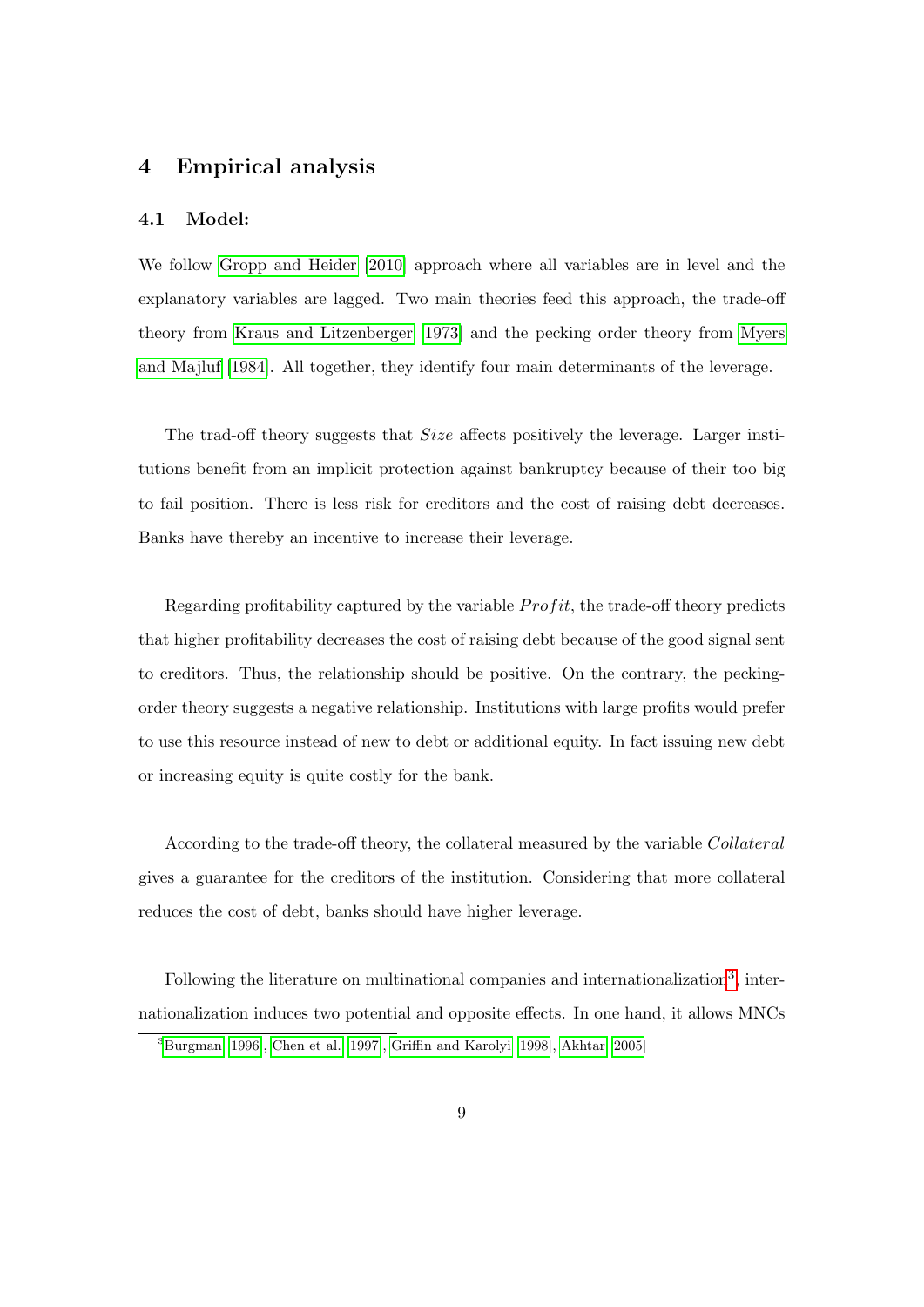to diversify their risks and the bankruptcy costs. On the other hand it implies additional agency costs which might offset internationalization benefits.

Assuming that US dollar diversification also concerns bank's collateral, collateral should be diversified regarding risks and it should offer a better guarantee for creditors. US dollar diversification may thereby increase the role played by collateral in the determination of leverage. In the other hand, US dollar diversification induces extra monitoring costs. These two effects are captured by the interaction term between the collateral ratio and US dollar diversification with the coefficient  $\beta_5$ . As it includes opposite effects, the expected sign of  $\beta_5$  capture the net effect of currency diversification. We introduce Divers with  $\beta_4$  as a control variable.

The final specification is of the form:

$$
Leverage_{i,t} = \alpha + \beta_1 \text{Size}_{i,t-1} + \beta_2 \text{Profit}_{i,t-1} + \beta_3 \text{Collateral}_{i,t-1} + \beta_4 \text{ Divers}_{i,t-1}
$$

$$
+ \beta_5 \text{ (Collateral}_{i,t-1} \times \text{Divers}_{i,t-1}) + \delta \text{ Controls} + \gamma \text{FE}_{time} + u_{i,t}
$$

$$
(CAP)
$$

We introduced three control variables in *Controls* in addition to *Diver*. First, we define a ratio of total off-balance to total asset  $Off BS$ . This variable would control for hedging strategy. Second, we use a dummy Conso which is equal to 1 if the data are consolidated. Finally, we introduce another dummy IF RS which is equal to 1 if credit institutions are under the IFRS accounting standards. These two dummies control for the different sources we have explained in section 3.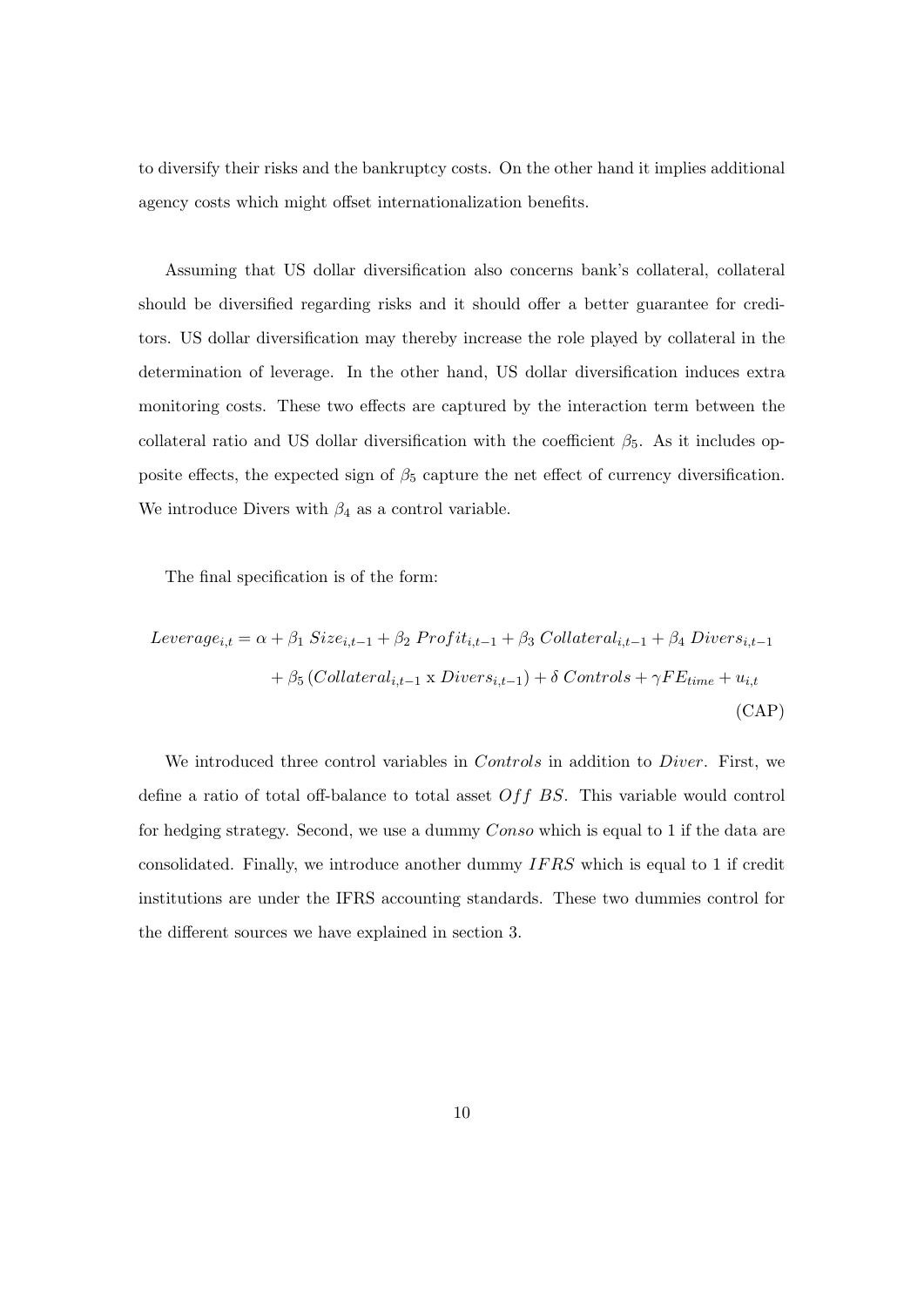## 4.2 Empirical findings:

### 4.2.1 Exchange rate and domestic asset:

Our theoretical framework posits that under the assumption of a negative correlation between the domestic asset and the exchange rate (defined as the number of domestic units per unit of foreign currency), currency diversification should reduce systemic risk. Figure 1 graph the euro dollar exchange rate with the CAC 40 index. In this graph, an increase in the euro dollar exchange rate translates an appreciation of the euro.<sup>[4](#page-1-0)</sup> Between



Figure 1: Domestic asset and exchange rate

2003 and September 2014 the correlation between the CAC 40 and the exchange rate was equal to 0.3 and it was significant at 1%. There is a positive correlation between the potential domestic asset and the value of the domestic currency. This descriptive statistic supports our theoretical conclusions where an improvement of the domestic asset is associated with an appreciation of the domestic currency. The next sections develop the empirical findings regarding the capital structure decision.

<sup>&</sup>lt;sup>4</sup>In our theoretical framework S is defined as the number of domestic units per unit of foreign currency. An decrease of S translates an appreciation of the domestic currency.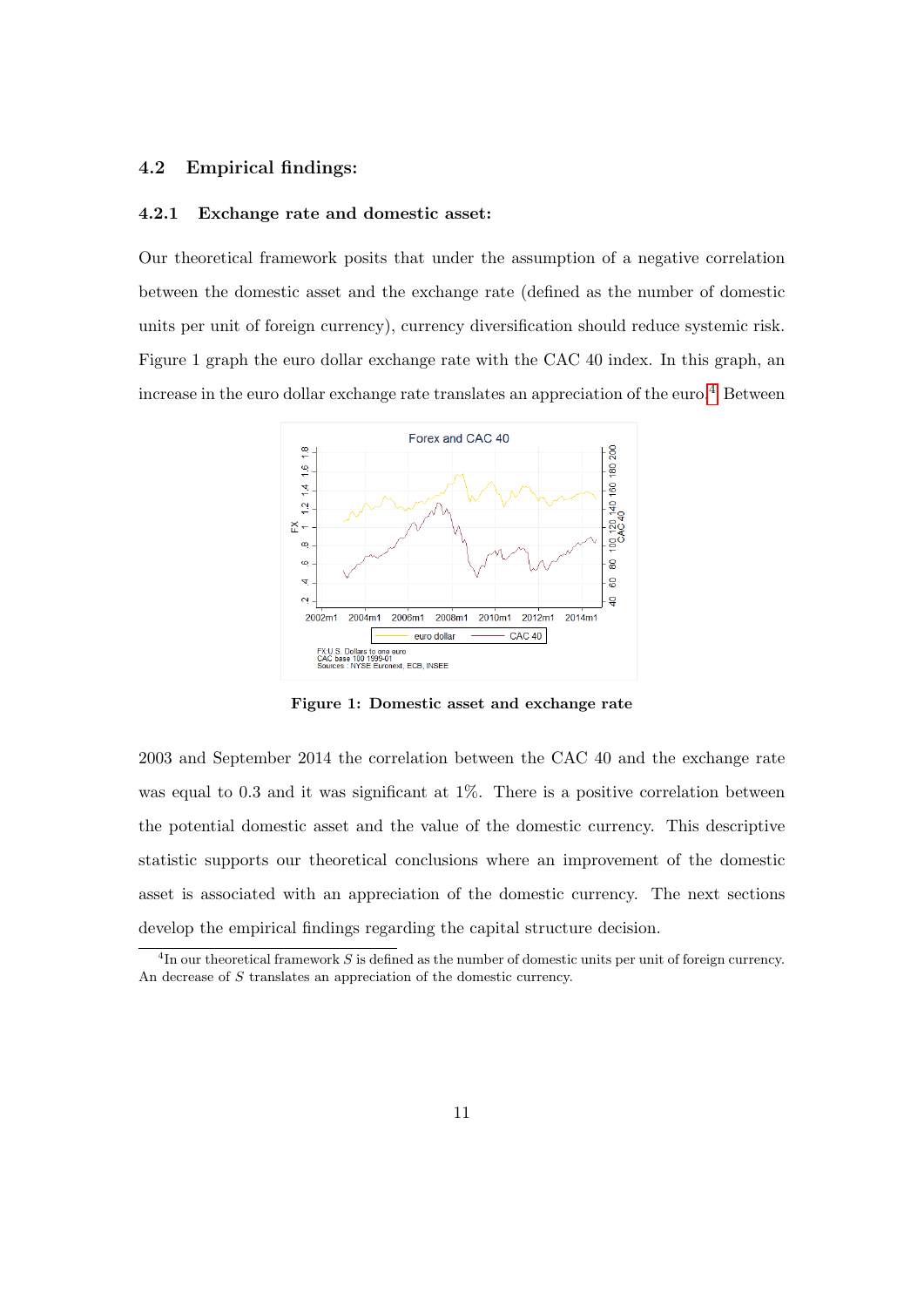### 4.2.2 A global vision from 1999 to 2014:

Regarding the three main determinants identified by the literature - known as size, profitability and collateral - our results in table 3 confirm both theories depending on the variable. Size is positive and significant for all specifications thereby confirming the trade-off theory. The largest institutions benefit from an implicit protection which reduces their cost of raising debt. Thus, larger institutions tend to have higher leverage. The profitability is negative and significant for almost all samples. These results confirm the pecking order theory where banks prefer to use their profit instead of raising new debt. The collateral ratio is positive and significant for all samples thereby supporting the trade-off theory. Considering that collateral offers a protection for the creditors, banks benefit from lower cost of debt which leads to higher leverage. Moreover, coefficients increase when we focus on all investment banks and investment banks with at least five years occurrence.

Our main variable of interest - the interaction term between the collateral ratio and the US dollar diversification - should tell us whether US dollar diversification reduces the role played by collateral in the determination of leverage. The coefficient of this interaction term is negative for all specifications and significant for the two samples focusing on investment banks. It suggests that benefits from credit risk diversification is dominated by additional agency cost.

Going further, table 4 reports regressions when the US dollar diversification of asset only concerns domestic counterparty. Divers RES isolates the agency costs of diversification by excluding main advantages from asset diversification. With large and mainly significant coefficients on the interaction term, our results suggest that US dollar diversification of asset relative to domestic counterparty reduces the role played by collateral in the determination of leverage. Comparing with previous results in table 3, it supports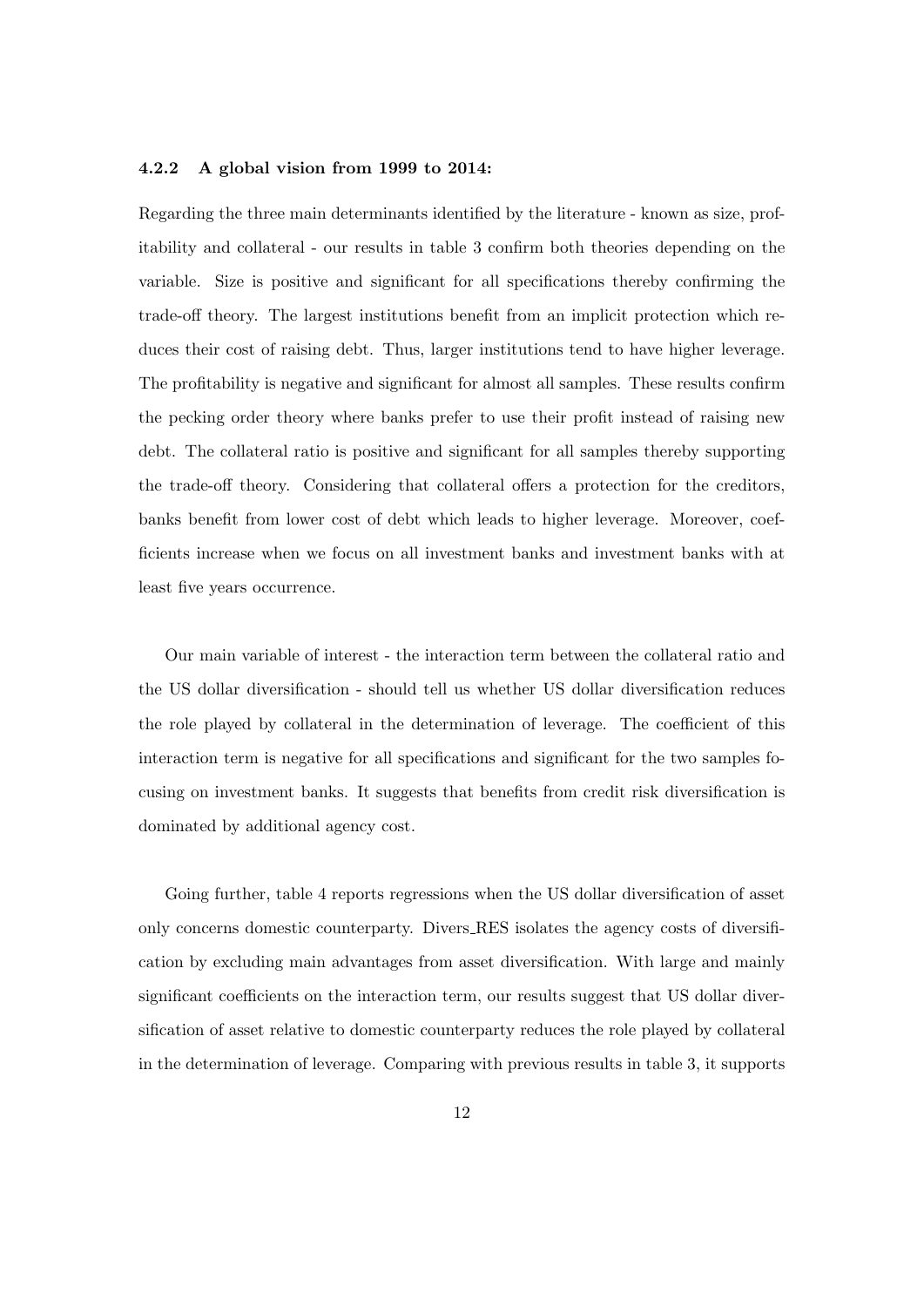the idea that US dollar diversification includes two opposite effects which are relevant for the capital structure.

Finally, we introduce the mismatch position dummy in table 5. It does not change our previous conclusion and the coefficient of the mismatch position are not significant.

#### 4.2.3 A two periods decomposition:

Capital structure decision theory is linked to the creditors' perception of banks stability and performance. The subprime crisis followed by the euro area debt crisis may have affected it for different reasons. First, the implicit guarantee of the "Too big to fail" has been questioned with large banks bankruptcy. Second, risk was undervalued before the crisis which plays an important role in the risk premium and the cost of debt. An adjustment has been observed since then. It might increase the role of profit as a source of funding. Third, the notion of collateral and the way banks raise funds has changed in the euro area since the beginning of the crisis. On one hand, the safety of government bonds has been questioned with the euro area debt crisis. On the other hand, the ECB has enlarged the definition of eligible collateral and proposed new facilities which changes the usual sources of funding. Finally, the cost of US dollar debt has largely increased especially in 2011. Theferore two sub-periods decomposition allows us to see whether the relationship is symmetric or not.

For all these reasons, table 6 decomposes the complete period of 1999-2014 into two sub-periods from 1999 to 2007 and from 2008 to 2014 for the pre-crisis and the post-crisis period respectively. There is no complete reversal of the situation for the usual variables used in the capital structure decision.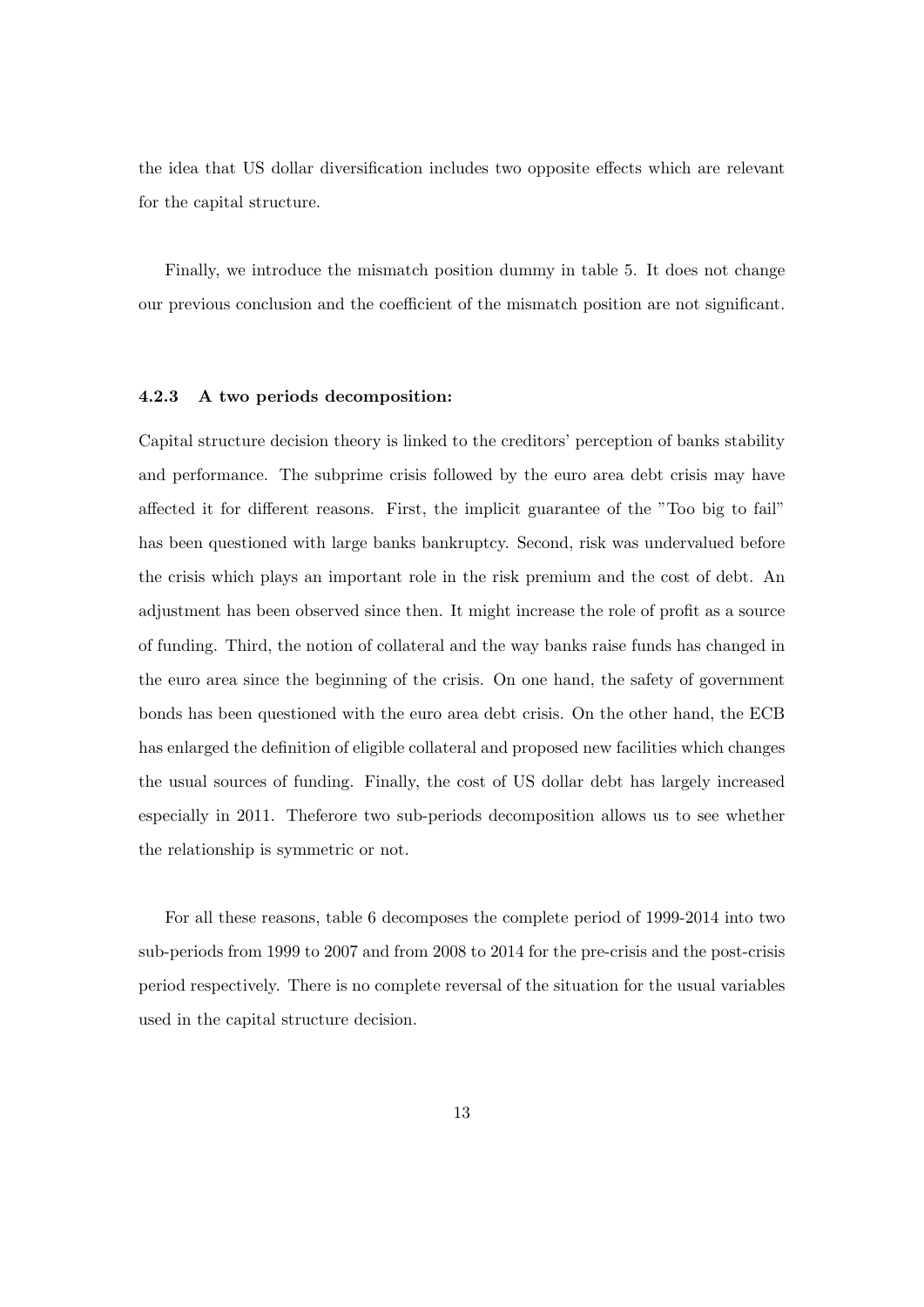Regarding our main variable of interest, our results suggest that the post-crisis period is more relevant to capture the role played by US dollar diversification. Compared to the global period or the pre-crisis sub-period, coefficients relative to the interaction term are larger. Uncertainty and euro-dollar exchange rate volatility have increased in the post-crisis period thereby extending agency costs.

#### 4.2.4 Introducing banks Fixed-Effects:

As we might want to identify leverage determinants within banks, we introduce in table 7 banks Fixed-Effects. Profitability and the collateral ratio are not significant anymore which suggests that heterogeneity comes from cross section for those variables. As highlighted by [Lemmon et al.](#page-18-7) [\[2008\]](#page-18-7), capital structures is mainly determined by stable factors that do not change over time. Our descriptive statistics in previous section illustrate it.

Our main variable of interest - the interaction term between collateral and US dollar diversification - is not significant anymore while the the diversification taking apart is negative and significant for all samples.

## 5 Conclusion

International diversification should imply a decline in systemic risk which decreases the cost of bankruptcy. Therefore, banks with larger currency diversification of assets should have higher leverage. However, financial internationalization my also imply additional agency costs including wider informal gaps and higher cost of investigation due to the multiplication of markets.

Following the CAPM specification, diversification should reduce systemic risk if assets are not perfectly correlated. Through an adaptation of the CAPM, we show that due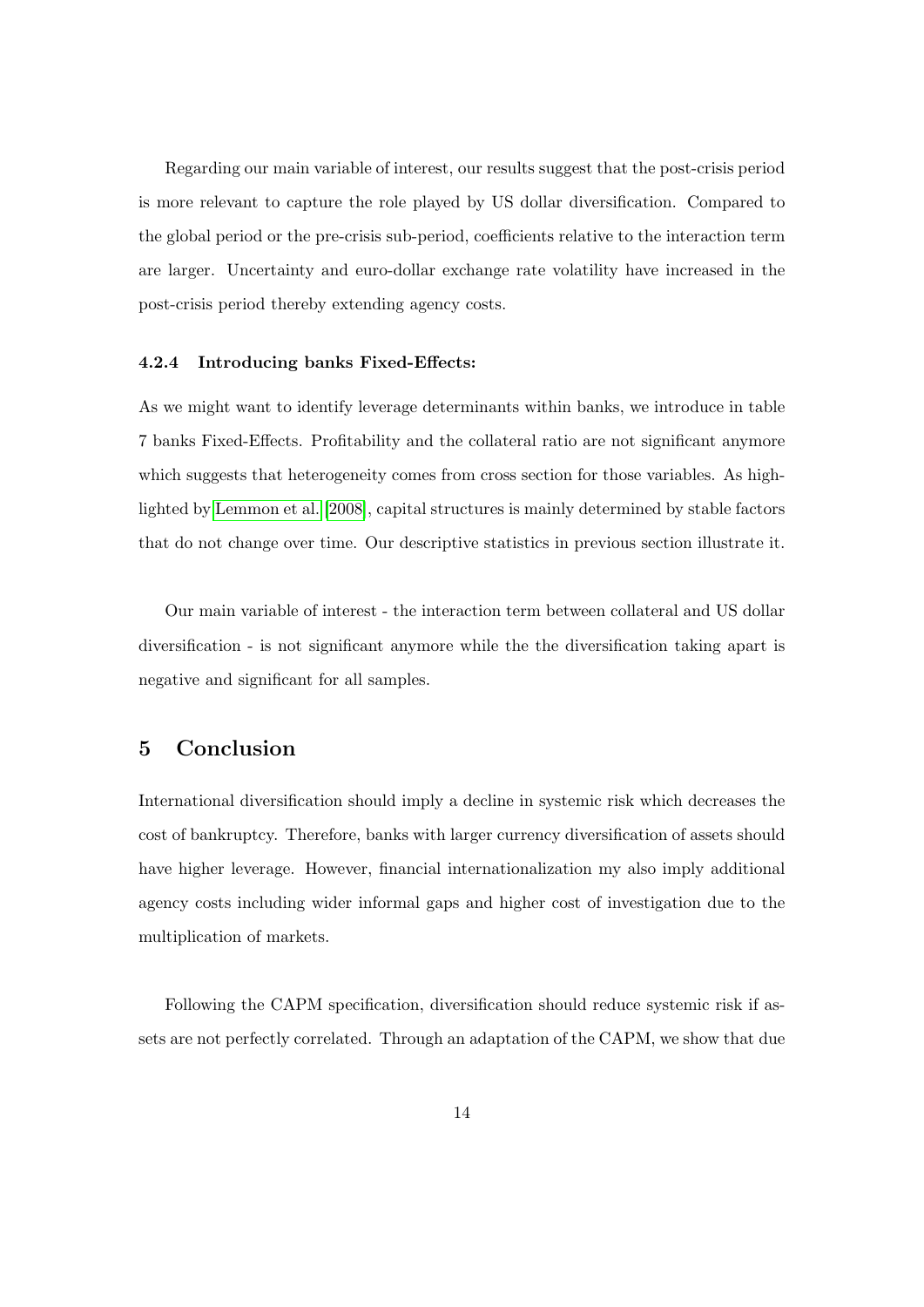to exchange rate dynamics asset diversification may reduce systemic risk even through the two assets are perfectly correlated. However, our current model does not include potential agency costs.

Our empirical results support past studies which posit a negative relationship between internationalization and leverage. Focusing on resident counterpart of assets, our analysis highlights the importance of international agency costs in the capital structure decision. Moreover, it shows the presence of a total net effect which combine the advantage of diversification and the additional cost.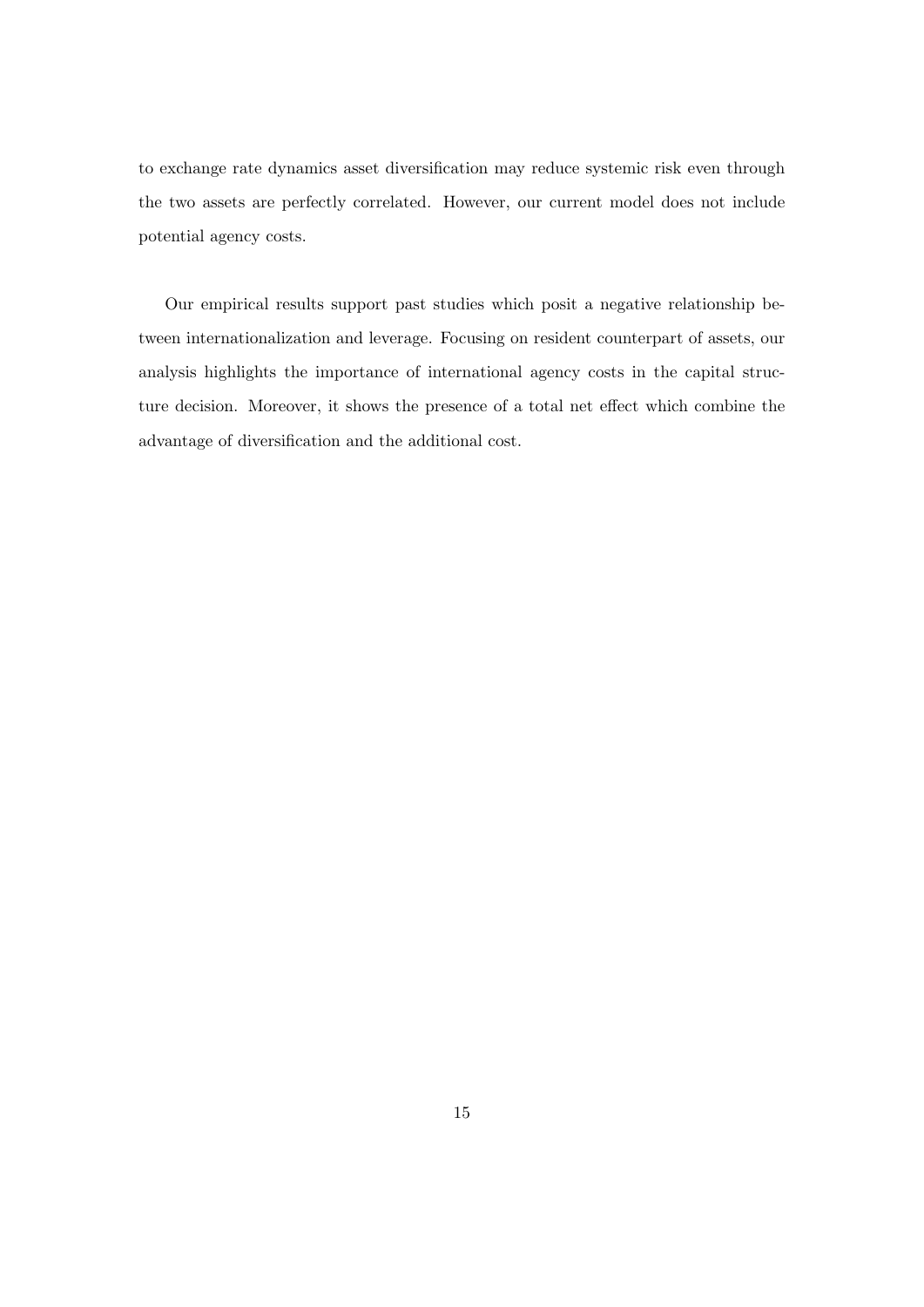# References

- <span id="page-17-7"></span>S. Akhtar. The determinants of capital structure for australian multinational and domestic corporations. Australian journal of management, 30:321–341, 2005.
- <span id="page-17-1"></span>N. Baba, R. McCauley, and S. Srichander Ramaswamy. Us dollar money market funds and non-us banks. BIS Quarterly Review, 2009.
- <span id="page-17-8"></span>A. Baglioni, E. Beccalli, A. Boitani, and A. Monticini. Is the leverage of european banks procyclical? Empirical Economics, 45:1251–1266, 2013.
- <span id="page-17-0"></span>C. Borio and P. Disyatat. Global imbalances and the financial crisis: Link or no link? BIS WP 346, 2011.
- <span id="page-17-2"></span>T. Burgman. An empirical examination of multinational corporate capital structure. Journal of international business studies, 27:553–570, 1996.
- <span id="page-17-5"></span>C. Chen, A. Cheng, J. He, and J. Kim. An investigation of the relationship between international activities and capital structure. Journal of international business studies, 28:563–577, 1997.
- <span id="page-17-3"></span>A. Fatami. Shareholders benefits from international diversification. Journal of Finance, 39:1325–1344, 1984.
- <span id="page-17-4"></span>M. Frank and V. Goyal. Trade-off and pecking order theories of debt. Handbook of Empirical Corporate Finance, 2:136–202, 2008.
- <span id="page-17-6"></span>J. Griffin and A. Karolyi. Another look at the role of the industrial structure of markets for international diversifcation strategies. Journal of financial economics, 50:351–373, 1998.
- <span id="page-17-9"></span>R. Gropp and F. Heider. The determinants of bank capital structure. Review of finance, 14:587 – 622, 2010.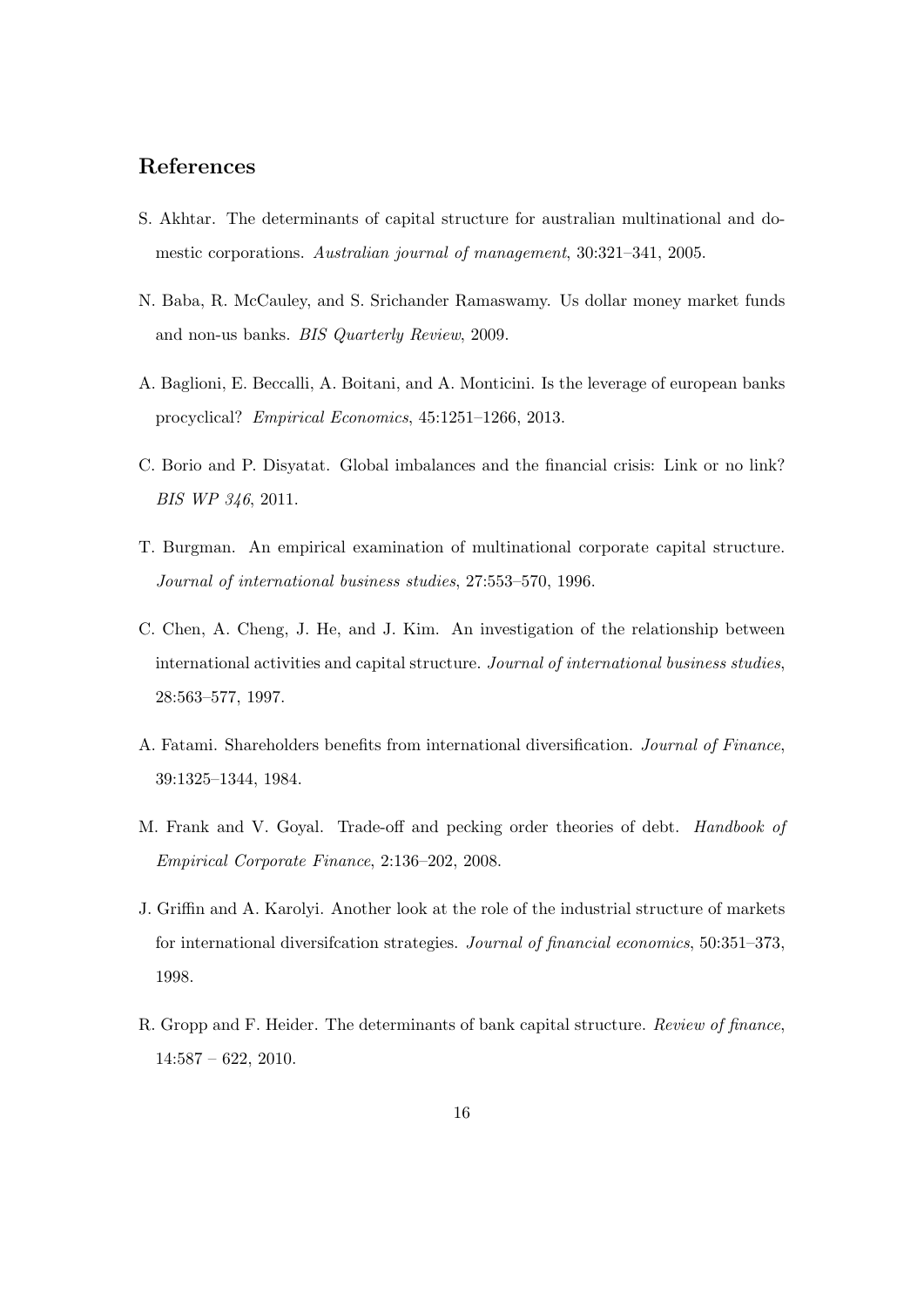- <span id="page-18-9"></span>S. Kalemli-Ozcan, B. Sorensen, and S. Yesiltas. Leverage across firms, banks and countries: some evidence from banks. NBER WP 17354, 2011.
- <span id="page-18-2"></span>A. Kraus and R. Litzenberger. A state-preference model of optimal financial leverage. Journal of Finance, 28:911–922, 1973.
- <span id="page-18-5"></span>C. Kwok and D. Reeb. Internationalization and firm risk: an upstream-downstrean hypothesis. Journal of International Business Studies, 31:611–629, 2000.
- <span id="page-18-7"></span>M. Lemmon, M. Roberts, and J. Zender. Back to the beginning: persisitence and the cross-section of corporate capital-structure. Journal of Finance, 63:1575–1608, 2008.
- <span id="page-18-0"></span>P. McGuire and G. Von Peter. The us dollar shortage in global banking and the international policy response. International Finance, 15:155–178, 2012.
- <span id="page-18-8"></span>F. Modigliani and M. Merton. Corporate income taxes and the cost of capital: a correction. American Economic Review, 53:433–43, 1963.
- <span id="page-18-10"></span>S. Myers and N. Majluf. Corporate financing and investment decisions when firms have information that investors do not have. Journal of Financial Economics, 13:187–221, 1984.
- <span id="page-18-4"></span>D. Reeb, C. Kwok, and H. Young Baek. Systemic risk of the multinational corporation. Journal of International Business Studies, 29:263–279, 1998.
- <span id="page-18-3"></span>I. Shaked. Are multinational corporations safer? Journal of International Business Studies, 17:83–118, 1986.
- <span id="page-18-1"></span>A. Shapiro. Multinational financial management. Wiley, 2013.
- <span id="page-18-6"></span>M. Singh and A. Nejadmalayeri. Internationalization, capital structure, and cost of capital: evidence from french corporations. Journal of multinational financial management, 14:153–169, 2004.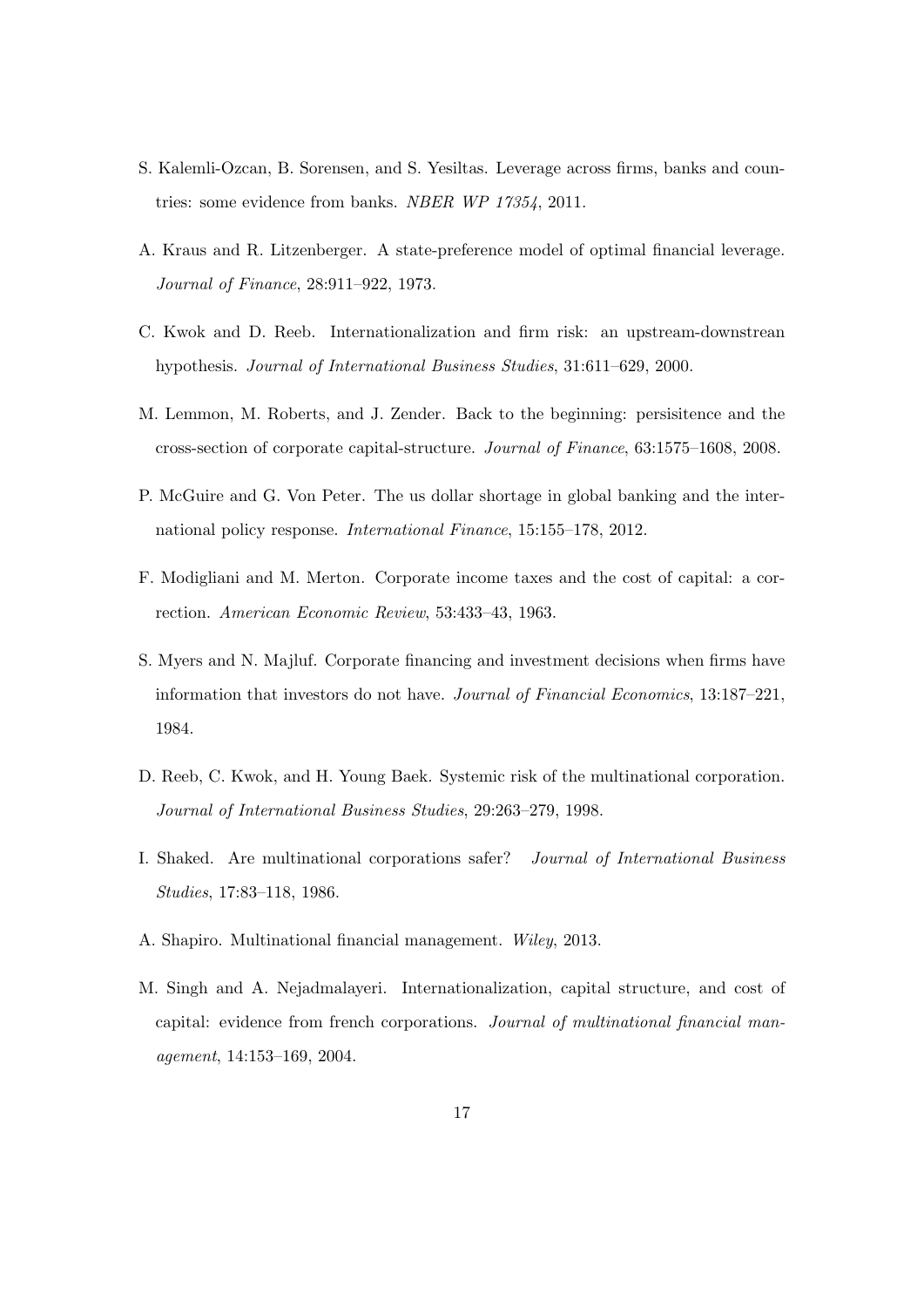# 6 Appendix

# .1 Variable definitions

| Main variables: |                                                                                                                                                                                                                                                                                                                                                           |
|-----------------|-----------------------------------------------------------------------------------------------------------------------------------------------------------------------------------------------------------------------------------------------------------------------------------------------------------------------------------------------------------|
| Leverage        | $\frac{A s s e t}{Equit y}$                                                                                                                                                                                                                                                                                                                               |
| Size            | ln(Asset)                                                                                                                                                                                                                                                                                                                                                 |
| Profit.         | $\frac{Net\ income}{Asset}$                                                                                                                                                                                                                                                                                                                               |
| Collateral      | Collateral<br>Asset                                                                                                                                                                                                                                                                                                                                       |
| Divers          | Asset denominated in USD<br>TotalAsset                                                                                                                                                                                                                                                                                                                    |
| $Divers\_RES$   | Asset denominated in USD with resident conterparty<br><i>Total Asset</i>                                                                                                                                                                                                                                                                                  |
| <i>Invest.</i>  | $=1$ if $\left(\frac{Deposit}{Total\;Debt}\right)_i < \left(\frac{Deposit}{Total\;Debt}\right)_{median(iN)}$                                                                                                                                                                                                                                              |
| Mismatch        | $=$ 1 if Asset in foreign currency > Liability in foreign currency                                                                                                                                                                                                                                                                                        |
| Controls:       |                                                                                                                                                                                                                                                                                                                                                           |
| FR.             | $=1$ if banks are french                                                                                                                                                                                                                                                                                                                                  |
| Dep. Ratio      | $=$ "low" if the bank's deposit ratio deposit/debt is in the left hand<br>side of the distribution (the first $25\%$ ); = "medium low" if<br>its ratio is in between the 25% and the 50% ; = "medium high" if its<br>ratio is in between the 50% and the 75%; and $=$ "high" if its ratio<br>is in the last $25\%$ of the right side of the distribution. |
| Sub Cat.        | Breakdown credit institutions between banks, cooperative banking groups<br>and other                                                                                                                                                                                                                                                                      |
| Conso           | $=1$ if data are consolidated                                                                                                                                                                                                                                                                                                                             |
| <i>IFRS</i>     | $=1$ if banks report data using IFRS standards                                                                                                                                                                                                                                                                                                            |
| Off BS          | $Off-balance\ sheet$<br>$\it Asset$                                                                                                                                                                                                                                                                                                                       |

Table 1: Variable definitions

÷.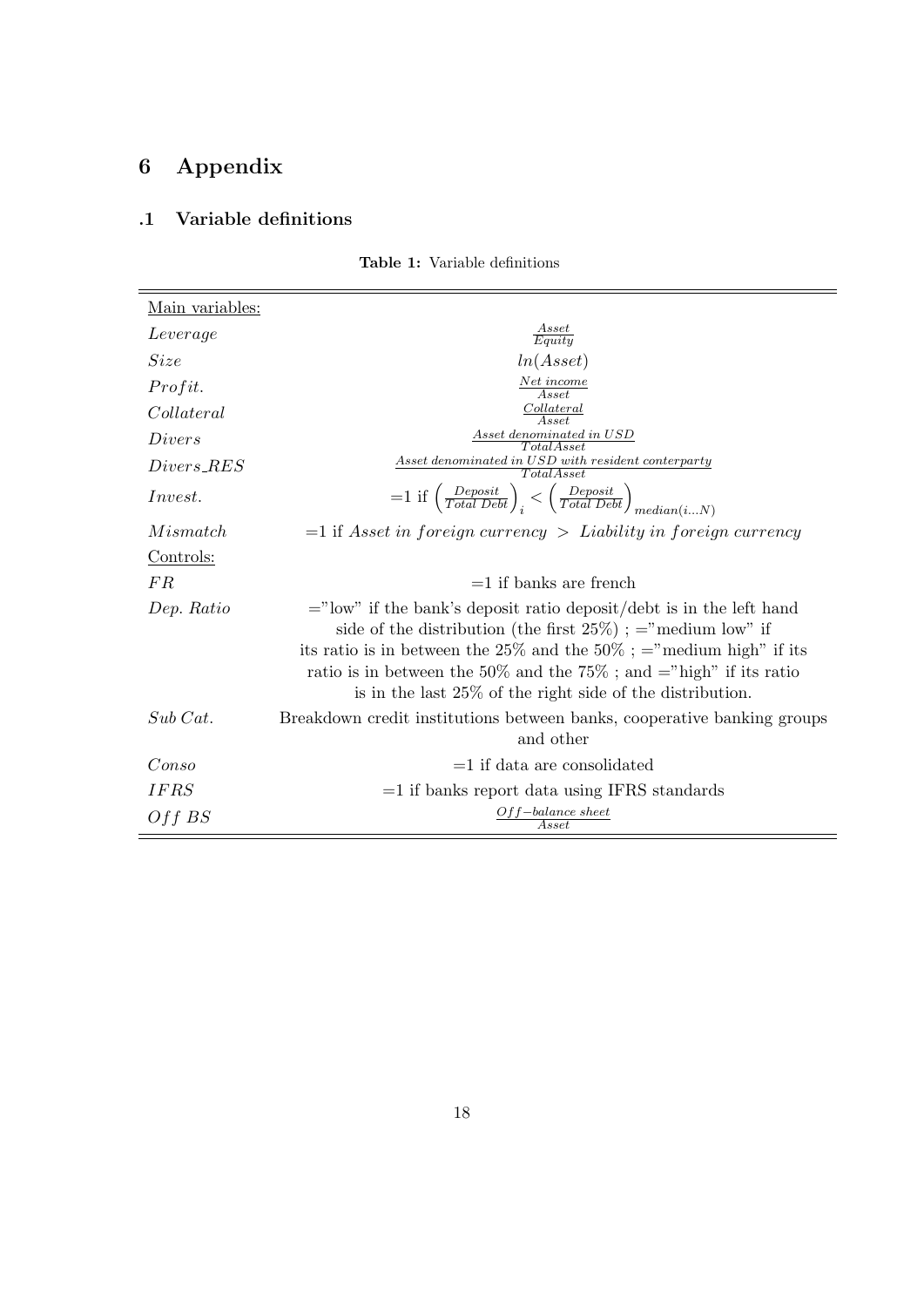# .2 Correlation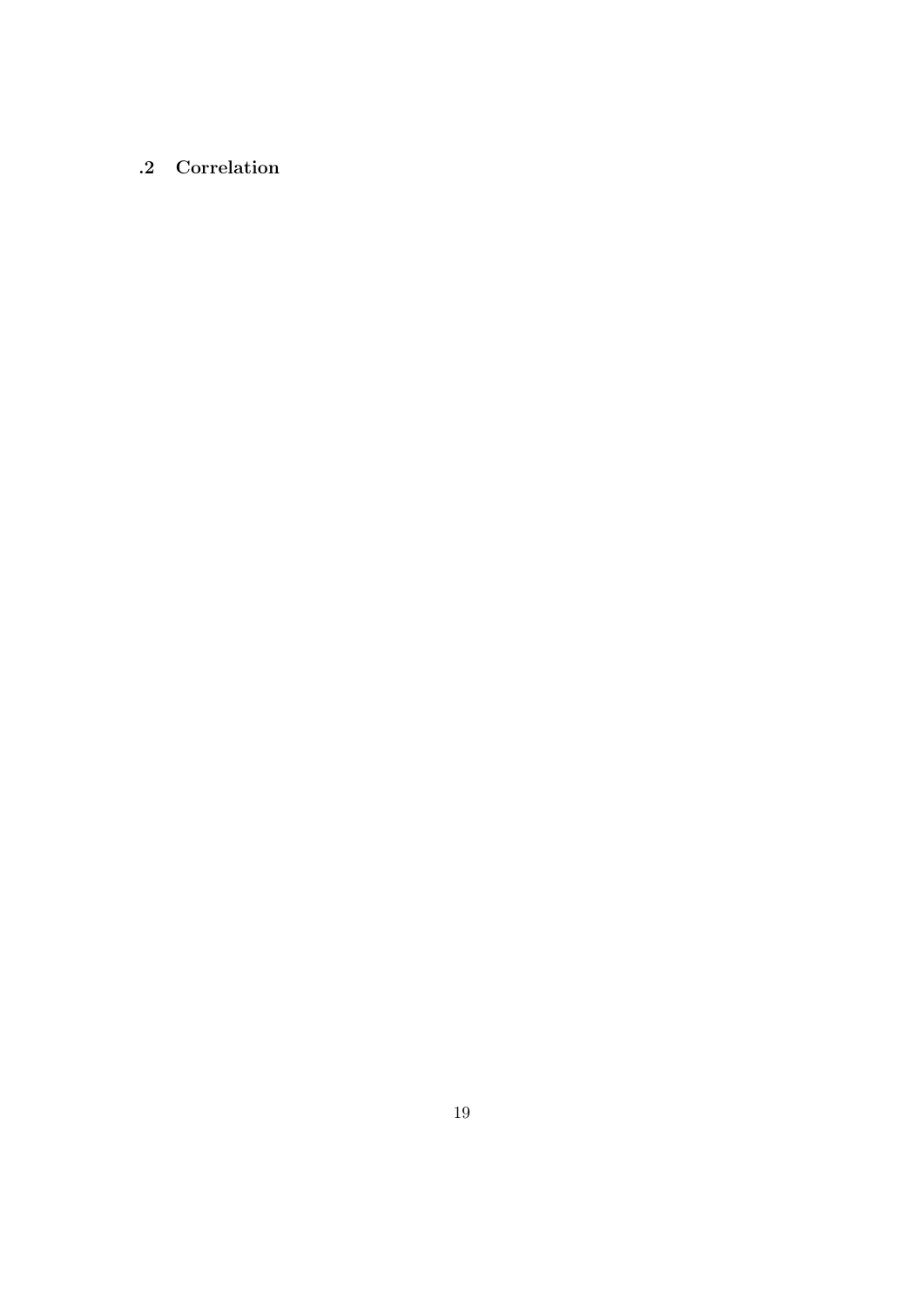|               | Leverage         | Size           | Profit       | Collateral       | Diver.         | $Diver\_RES$   | Invest.      | M is match   |
|---------------|------------------|----------------|--------------|------------------|----------------|----------------|--------------|--------------|
| Leverage      | 1                |                |              |                  |                |                |              |              |
|               | 529              |                |              |                  |                |                |              |              |
| Size          | $0.4931*$        | $\mathbf{1}$   |              |                  |                |                |              |              |
|               | $\overline{0}$   |                |              |                  |                |                |              |              |
|               | $529\,$          | $529\,$        |              |                  |                |                |              |              |
| Profit        | $-0.3287*$       | $-0.1815*$     | $\mathbf{1}$ |                  |                |                |              |              |
|               | $\boldsymbol{0}$ | $\theta$       |              |                  |                |                |              |              |
|               | 529              | $529\,$        | 529          |                  |                |                |              |              |
| Collateral    | $0.1891*$        | $0.1693*$      | $0.1261*$    | $\mathbf{1}$     |                |                |              |              |
|               | $\overline{0}$   | 0.0001         | 0.0037       |                  |                |                |              |              |
|               | 529              | $529\,$        | $529\,$      | 529              |                |                |              |              |
| <i>Divers</i> | $-0.0982*$       | $-0.3498*$     | $-0.1066*$   | $-0.2289*$       | $\mathbf{1}$   |                |              |              |
|               | 0.0239           | $\theta$       | 0.0142       | $\boldsymbol{0}$ |                |                |              |              |
|               | $529\,$          | $529\,$        | 529          | $529\,$          | 529            |                |              |              |
| $Divers\_RES$ | $-0.0951*$       | $-0.2868*$     | $-0.0019$    | $-0.1683*$       | $0.6160*$      | $\mathbf{1}$   |              |              |
|               | 0.0288           | $\overline{0}$ | 0.9646       | 0.0001           | $\overline{0}$ |                |              |              |
|               | 529              | 529            | $529\,$      | $529\,$          | $529\,$        | 529            |              |              |
| Invest.       | $-0.1247*$       | $-0.2790*$     | 0.043        | $-0.2245*$       | $0.2840*$      | $0.2394*$      | $\mathbf{1}$ |              |
|               | 0.0041           | $\theta$       | 0.3234       | $\theta$         | $\overline{0}$ | $\overline{0}$ |              |              |
|               | 529              | 529            | 529          | 529              | 529            | 529            | 529          |              |
| M is match    | $-0.1864*$       | $-0.1974*$     | 0.0811       | $-0.1130*$       | 0.0728         | 0.0317         | $-0.0322$    | $\mathbf{1}$ |
|               | $\boldsymbol{0}$ | $\overline{0}$ | 0.0623       | 0.0093           | 0.0942         | 0.4673         | 0.4601       |              |
|               | 529              | 529            | $529\,$      | 529              | $529\,$        | 529            | $529\,$      | 529          |

Table 2: Variance co-variance matrix (1999-2014)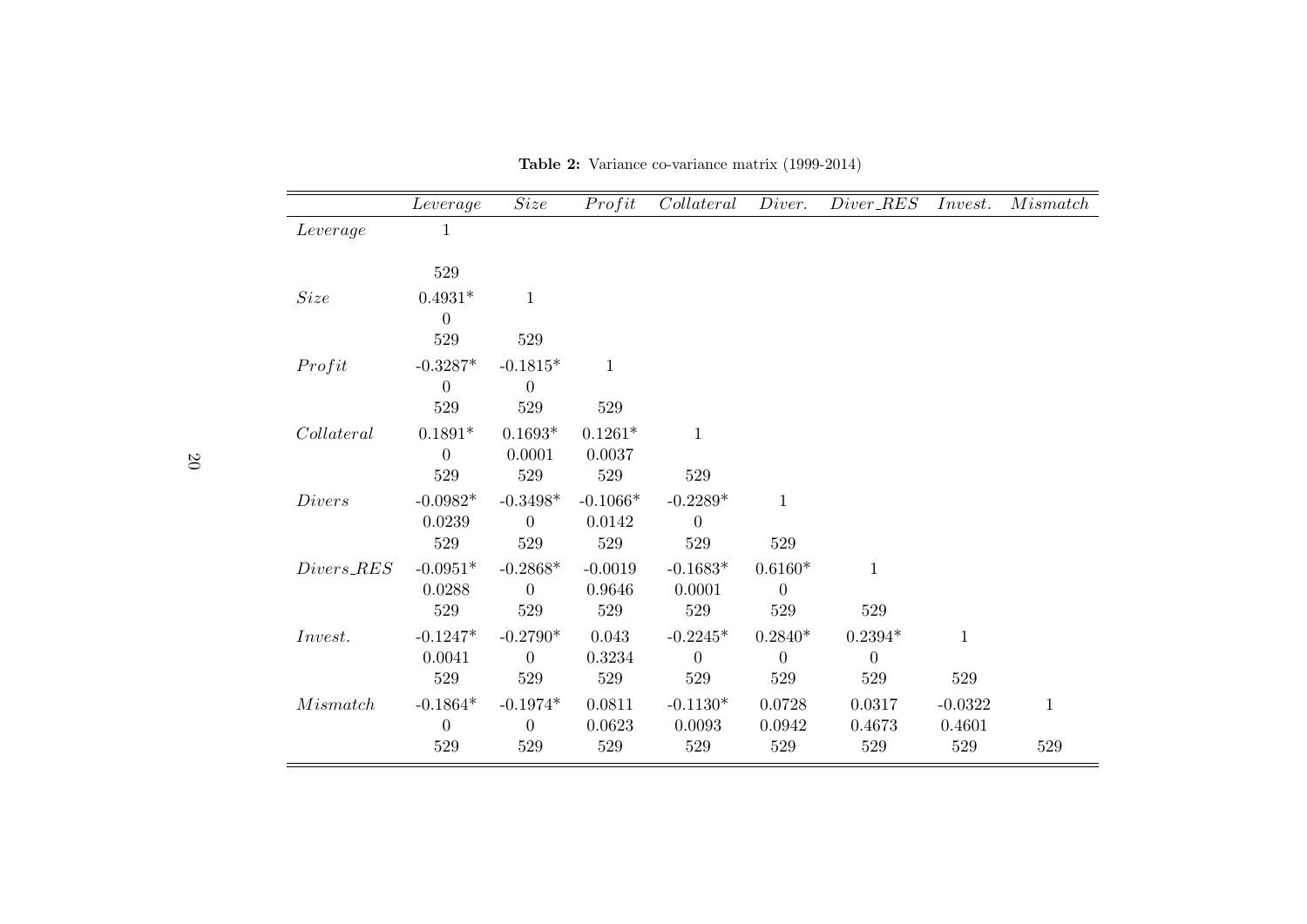## .3 Empirical results

| Dependent variable :             |             |            |             |             |  |  |  |
|----------------------------------|-------------|------------|-------------|-------------|--|--|--|
| $Leverage_t$                     |             |            |             |             |  |  |  |
|                                  | (1)         | (2)        | (3)         | $(2+3)$     |  |  |  |
| $Size_{t-1}$                     | $3.15***$   | $3.31***$  | $3.66***$   | $3.47***$   |  |  |  |
|                                  | (0.40)      | (0.42)     | (0.79)      | (0.84)      |  |  |  |
| $Profit_{t-1}$                   | $-86.72**$  | $-72.93*$  | $-89.84$    | $-185.86*$  |  |  |  |
|                                  | (35.35)     | (39.86)    | (68.90)     | (95.24)     |  |  |  |
| $Collateral_{t-1}$               | $15.07*$    | $16.96*$   | 27.06***    | 29.02***    |  |  |  |
|                                  | (8.37)      | (8.59)     | (8.84)      | (8.77)      |  |  |  |
| $Divers_{t-1}$                   | 1.02        | 1.18       | $-4.88$     | $-3.83$     |  |  |  |
|                                  | (3.70)      | (4.03)     | (8.01)      | (9.28)      |  |  |  |
| $Collateral \times Divers_{t-1}$ | $-45.59$    | $-52.93$   | $-77.82*$   | $-90.23**$  |  |  |  |
|                                  | (42.64)     | (44.96)    | (39.10)     | (35.86)     |  |  |  |
| $Conso_{t-1}$                    | $-0.93$     | $-1.69$    | $-2.01$     | $-2.01$     |  |  |  |
|                                  | (2.70)      | (2.85)     | (6.13)      | (6.44)      |  |  |  |
| $Off BS_{t-1}$                   | 0.30        | 0.86       | 2.33        | $2.56*$     |  |  |  |
|                                  | (1.62)      | (1.67)     | (1.49)      | (1.47)      |  |  |  |
| $IFRS_{t-1}$                     | 1.82        | 1.44       | $-0.73$     | 0.76        |  |  |  |
|                                  | (2.69)      | (2.90)     | (3.37)      | (3.54)      |  |  |  |
| Constant                         | $-11.37***$ | $-11.74**$ | $-16.69***$ | $-16.61***$ |  |  |  |
|                                  | (3.96)      | (4.76)     | (3.69)      | (3.29)      |  |  |  |
| Adjusted $\mathbb{R}^2$          | 0.50        | 0.55       | 0.62        | 0.65        |  |  |  |
| N                                | 412         | 367        | 210         | 191         |  |  |  |

Table 3: Leverage determinant and US dollar diversification

\*  $p < 0.1$ ; \*\*  $p < 0.05$ ; \*\*\*  $p < 0.01$ 

Four samples are studied: (1) is the unconstrained sample with all banks ; (2) includes banks with a minimum of 5 years occurrence over the period ; (3) focuses on investment banks;  $(2+3)$  is for investment banks with a minimum of 5 years occurrence. Standard errors are clustered. LSDV include sub-category of banks, Dep. Ratio and banks' nationality. Time Fixed-Effects included.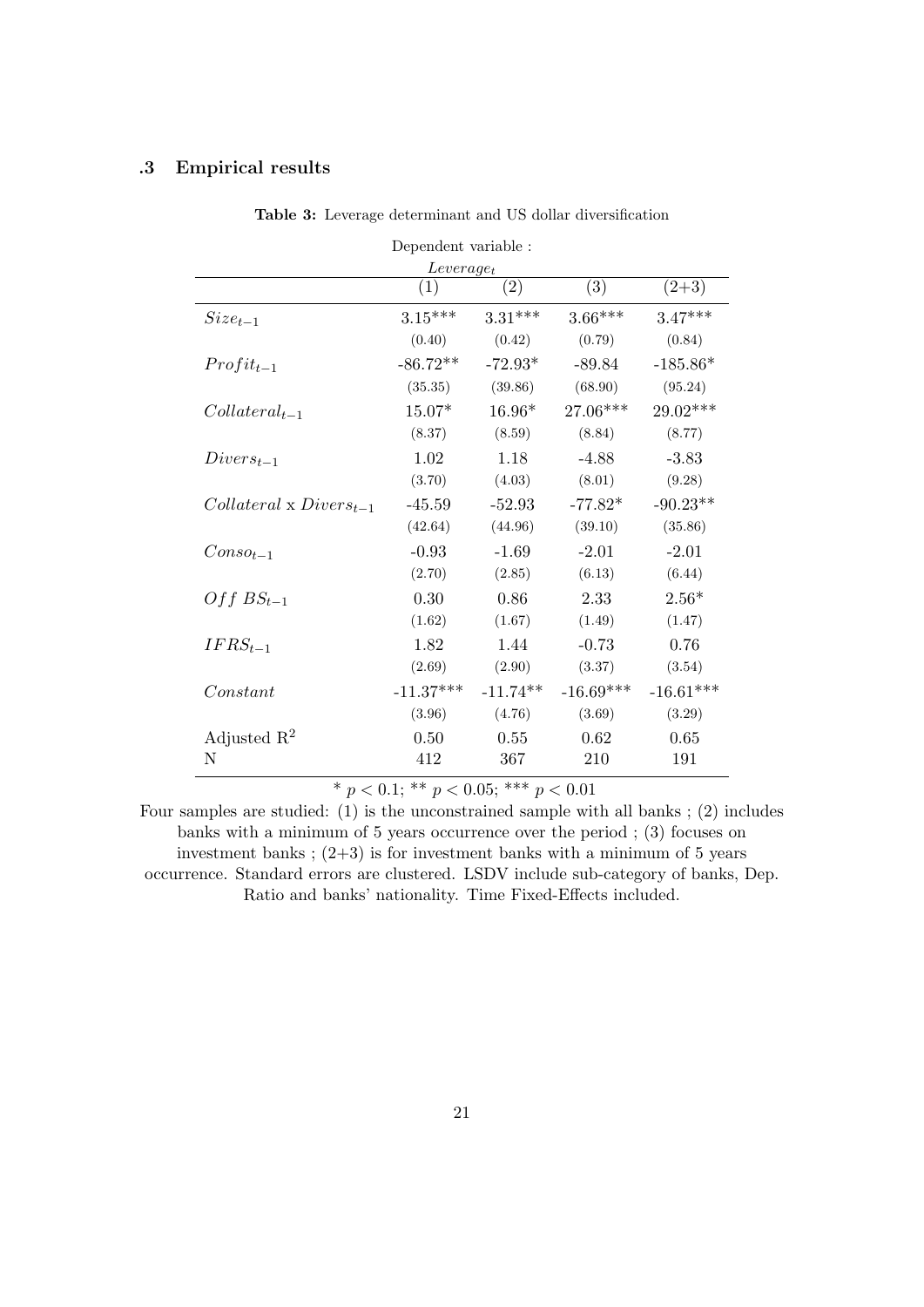| Dependent variable :            |             |             |             |             |  |  |
|---------------------------------|-------------|-------------|-------------|-------------|--|--|
| $Leverage_t$                    |             |             |             |             |  |  |
|                                 | (1)         | (2)         | (3)         | $(2+3)$     |  |  |
| $Size_{t-1}$                    | $2.22***$   | $2.18***$   | $3.38***$   | $3.16***$   |  |  |
|                                 | (0.39)      | (0.41)      | (0.74)      | (0.76)      |  |  |
| $Profit_{t-1}$                  | $-124.48**$ | $-123.26**$ | $-74.84$    | $-143.29$   |  |  |
|                                 | (47.08)     | (54.27)     | (62.29)     | (88.60)     |  |  |
| $Collateral_{t-1}$              | $16.35*$    | $17.55*$ *  | $25.11**$   | $26.61**$   |  |  |
|                                 | (8.77)      | (9.21)      | (9.86)      | (10.29)     |  |  |
| $Divers\_RES_{t-1}$             | 6.89        | 6.41        | 7.37        | 21.16       |  |  |
|                                 | (5.58)      | (5.81)      | (28.20)     | (29.64)     |  |  |
| $Collateral xDivers\_RES_{t-1}$ | $-123.33*$  | $-123.33$   | $-251.83**$ | $-302.56**$ |  |  |
|                                 | (73.45)     | (76.70)     | (123.24)    | (136.96)    |  |  |
| $Conso_{t-1}$                   | $-0.62$     | $-0.02$     | 0.84        | 1.24        |  |  |
|                                 | (2.69)      | (2.85)      | (5.84)      | (5.96)      |  |  |
| $Off BS_{t-1}$                  | $-1.05$     | $-0.66$     | 2.64        | 2.81        |  |  |
|                                 | (1.63)      | (1.76)      | (1.84)      | (1.95)      |  |  |
| $IFRS_{t-1}$                    | $-0.68$     | $-0.88$     | 0.82        | 2.59        |  |  |
|                                 | (2.99)      | (3.16)      | (3.47)      | (3.57)      |  |  |
| Constant                        | $-8.09**$   | $-7.96*$    | $-17.95***$ | $-18.22***$ |  |  |
|                                 | (3.45)      | (4.36)      | (4.35)      | (4.37)      |  |  |
| Adjusted $\mathbb{R}^2$         | 0.39        | 0.41        | 0.60        | 0.61        |  |  |
| $\boldsymbol{N}$                | 412         | 367         | 210         | 191         |  |  |

Table 4: Leverage determinant, US dollar diversification and pure valuation effect

Four samples are studied: (1) is the unconstrained sample with all banks ; (2) includes banks with a minimum of 5 years occurrence over the period ; (3) focuses on investment banks;  $(2+3)$  is for investment banks with a minimum of 5 years occurrence. Standard errors are clustered. LSDV include sub-category of banks, Dep. Ratio and banks' nationality. US dollar diversification focuses on US dollar diversification with resident counterparty only. Time Fixed-Effects included.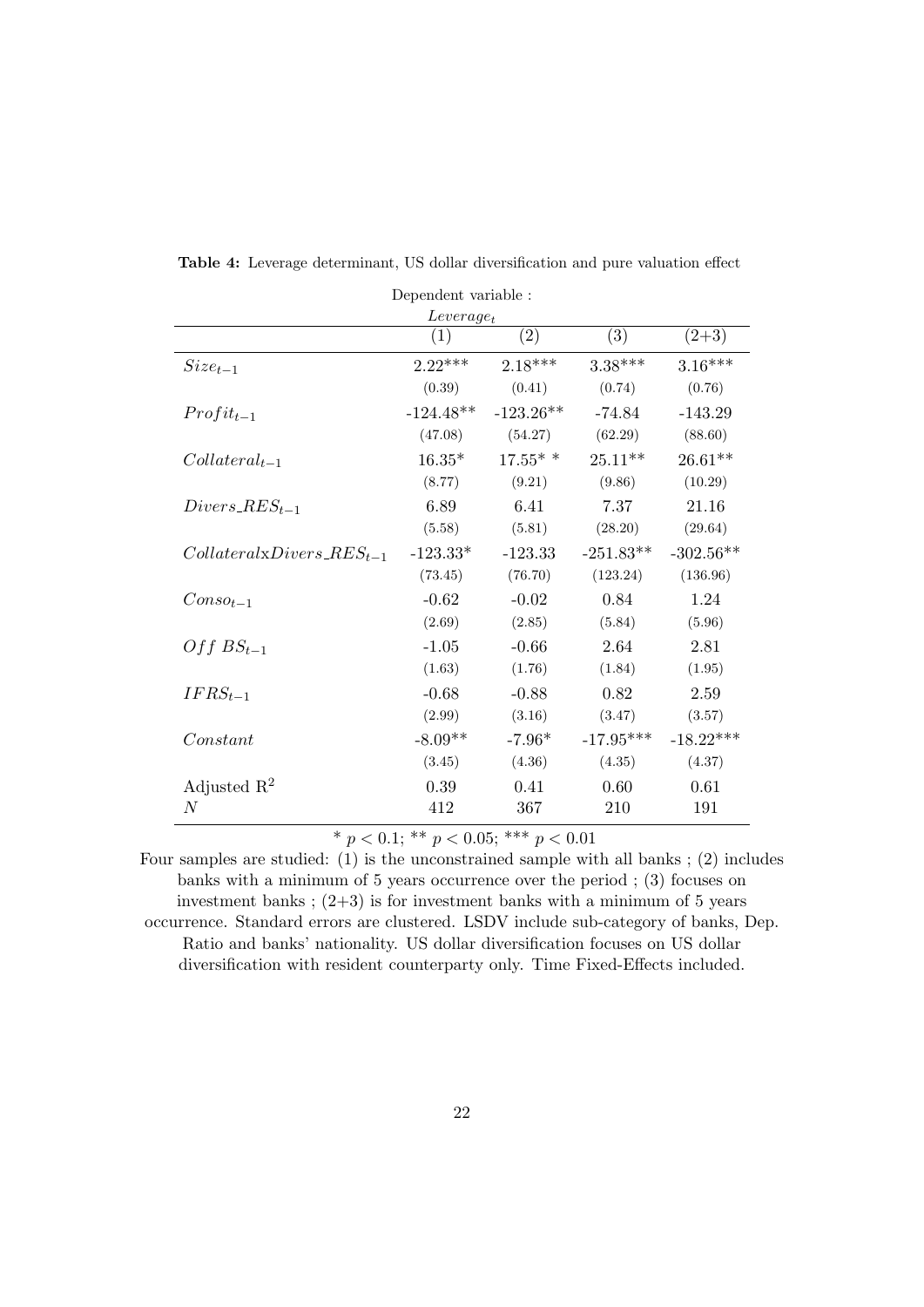| Dependent variable :             |              |             |             |             |  |  |  |  |
|----------------------------------|--------------|-------------|-------------|-------------|--|--|--|--|
|                                  | $Leverage_t$ |             |             |             |  |  |  |  |
|                                  | (1)          | (2)         | (3)         | $(2+3)$     |  |  |  |  |
| $Size_{t-1}$                     | $3.14***$    | $3.38***$   | $3.53***$   | $3.38***$   |  |  |  |  |
|                                  | (0.38)       | (0.38)      | (0.73)      | (0.78)      |  |  |  |  |
| $Profit_{t-1}$                   | $-86.55**$   | $-72.19*$   | $-90.89$    | $-188.18*$  |  |  |  |  |
|                                  | (35.64)      | (38.65)     | (70.60)     | (98.56)     |  |  |  |  |
| $Collateral_{t-1}$               | 14.97*       | $17.49**$   | $26.35***$  | $28.58***$  |  |  |  |  |
|                                  | (8.17)       | (8.26)      | (8.62)      | (8.49)      |  |  |  |  |
| $Divers_{t-1}$                   | 1.00         | 1.50        | $-4.82$     | $-3.92$     |  |  |  |  |
|                                  | (3.68)       | (3.95)      | (7.99)      | (9.37)      |  |  |  |  |
| $Collateral \times Divers_{t-1}$ | $-45.27$     | $-54.73$    | $-75.31**$  | $-88.60**$  |  |  |  |  |
|                                  | (41.72)      | (43.39)     | (37.05)     | (33.46)     |  |  |  |  |
| $Mismatch_{t-1}$                 | $-0.24$      | 0.91        | $-1.26$     | $-0.74$     |  |  |  |  |
|                                  | (1.33)       | (1.40)      | (1.42)      | (1.46)      |  |  |  |  |
| $Conso_{t-1}$                    | $-0.95$      | $-1.60$     | $-1.85$     | $-1.91$     |  |  |  |  |
|                                  | (2.75)       | (2.90)      | (6.13)      | (6.40)      |  |  |  |  |
| $Off BS_{t-1}$                   | 0.30         | 0.83        | 2.25        | $2.50*$     |  |  |  |  |
|                                  | (1.62)       | (1.71)      | (1.47)      | (1.44)      |  |  |  |  |
| $IFRS_{t-1}$                     | 1.84         | 1.34        | $-0.50$     | 0.89        |  |  |  |  |
|                                  | (2.69)       | (2.85)      | (3.30)      | (3.51)      |  |  |  |  |
| Constant                         | $-11.15***$  | $-12.74***$ | $-17.03***$ | $-13.74***$ |  |  |  |  |
|                                  | (4.01)       | (4.69)      | (3.35)      | (3.88)      |  |  |  |  |
| Adjusted $\mathbb{R}^2$          | 0.50         | 0.55        | 0.62        | 0.64        |  |  |  |  |
| Ν                                | 412          | 367         | 210         | 191         |  |  |  |  |

Table 5: Leverage determinant, US dollar diversification and mismatch position

Four samples are studied: (1) is the unconstrained sample with all banks ; (2) includes banks with a minimum of 5 years occurrence over the period ; (3) focuses on investment banks;  $(2+3)$  is for investment banks with a minimum of 5 years occurrence. Standard errors are clustered. LSDV include sub-category of banks, Dep. Ratio and banks' nationality. Time Fixed-Effects included.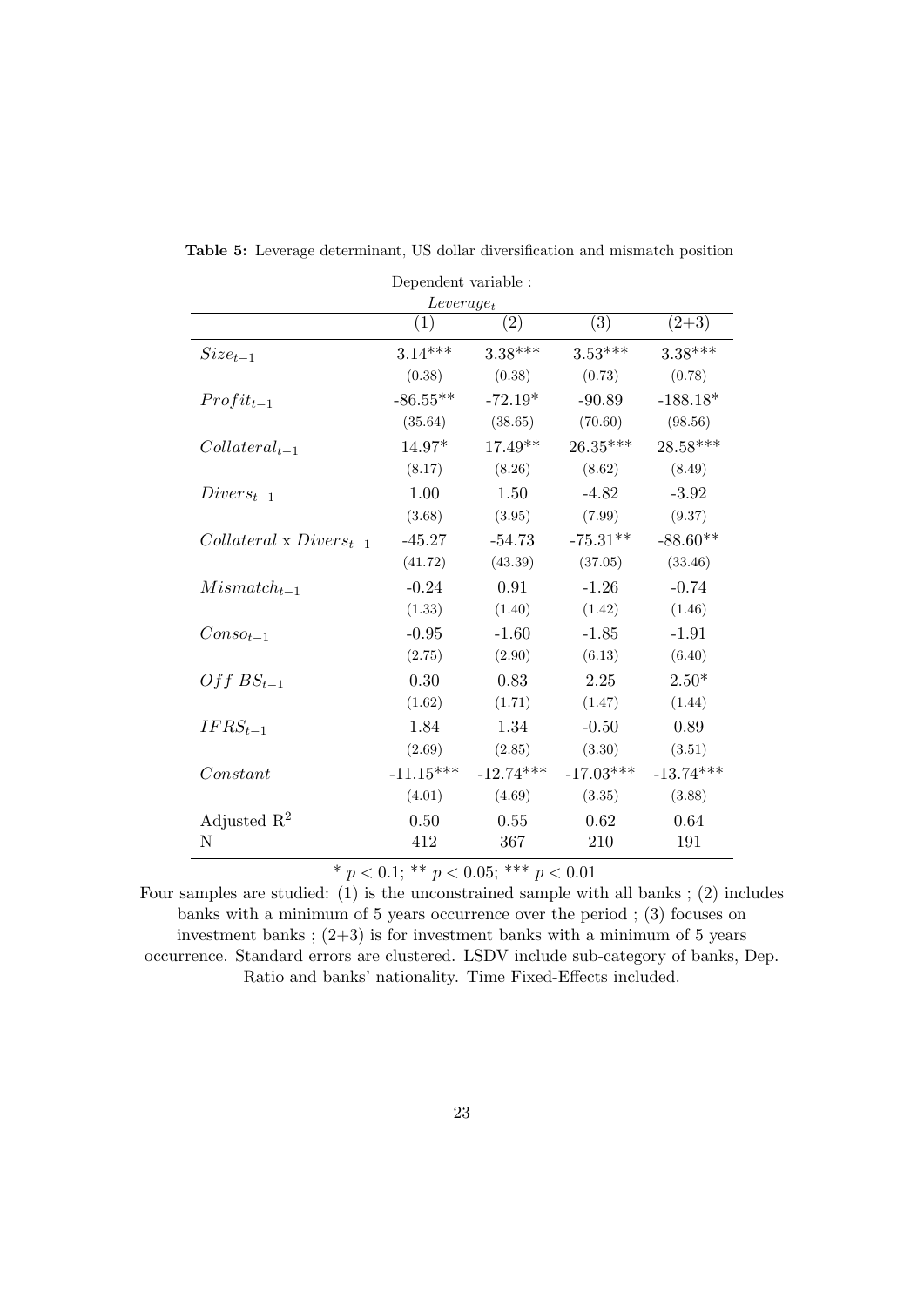|                                                | (1)        | (2)        | (3)         | $(2+3)$     |
|------------------------------------------------|------------|------------|-------------|-------------|
| $Size_{t-1}$                                   | $3.15***$  | $3.43***$  | $3.43***$   | $3.21***$   |
|                                                | (0.39)     | (0.43)     | (0.84)      | (0.95)      |
| Post-crisis x $Size_{t-1}$                     | $2.96***$  | $3.09***$  | $4.11***$   | $4.04***$   |
|                                                | (0.67)     | (0.70)     | (0.79)      | (0.76)      |
| $Profit_{t-1}$                                 | $-82.28**$ | $-67.33*$  | $-74.83$    | $-208.55$   |
|                                                | (35.24)    | (36.67)    | (72.74)     | (123.63)    |
| Post-crisis x $Profit_{t-1}$                   | $-100.19*$ | $-90.46$   | $-265.33$   | $-236.47$   |
|                                                | (50.39)    | (60.62)    | (190.16)    | (193.93)    |
| $Collateral_{t-1}$                             | $21.30**$  | $24.28**$  | $30.39***$  | $34.19***$  |
|                                                | (9.27)     | (9.57)     | (9.89)      | (9.64)      |
| Post-crisis x Collateral <sub>t-1</sub>        | 1.60       | 1.59       | $23.63***$  | 22.99***    |
|                                                | (9.86)     | (10.79)    | (8.10)      | (8.08)      |
| $Divers_{t-1}$                                 | 1.12       | 3.73       | $-5.93$     | $-0.28$     |
|                                                | (3.85)     | (3.97)     | (11.00)     | (15.92)     |
| Post-crisis x $Divers_{t-1}$                   | 0.34       | $-7.39$    | 1.67        | 2.54        |
|                                                | (8.40)     | (8.21)     | (11.23)     | (11.77)     |
| $Collateral \times Divers_{t-1}$               | $-58.78$   | $-69.09$   | $-70.60$    | $-93.45**$  |
|                                                | (41.30)    | (43.14)    | (42.21)     | (41.18)     |
| $Post-crisis (Collateral \times Divers_{t-1})$ | $-21.77$   | $-13.84$   | $-183.74**$ | $-178.80**$ |
|                                                | (77.37)    | (82.05)    | (67.99)     | (69.46)     |
| Post-crisis dummy                              | 0.19       | 4.30       | $-3.89$     | $-7.59$     |
|                                                | (6.47)     | (7.63)     | (9.19)      | (10.40)     |
| Constant                                       | $-7.58**$  | $-10.61**$ | $-15.26**$  | $-11.20*$   |
|                                                | (3.76)     | (3.98)     | (6.30)      | (5.99)      |
| Adjusted $\mathbb{R}^2$                        | 0.51       | 0.56       | 0.63        | 0.66        |
| N                                              | 412        | 367        | 210         | 191         |

Table 6: Leverage determinant, US dollar diversification and crisis decomposition

| Dependent variable : $Leverage_t$ |  |  |
|-----------------------------------|--|--|
|-----------------------------------|--|--|

Four samples are studied: (1) is the unconstrained sample with all banks ; (2) includes banks with a minimum of 5 years occurrence over the period ; (3) focuses on investment banks;  $(2+3)$  is for investment banks with a minimum of 5 years occurrence. Standard errors are clustered. LSDV include sub-category of banks, Dep. Ratio and banks' nationality. We decompose each coefficient relative to two sub-periods: the pre-crisis period from 1999 to 2007 and the post-crisis period from 2008 to 2014. Not all control variables shown. Time Fixed-Effects included.